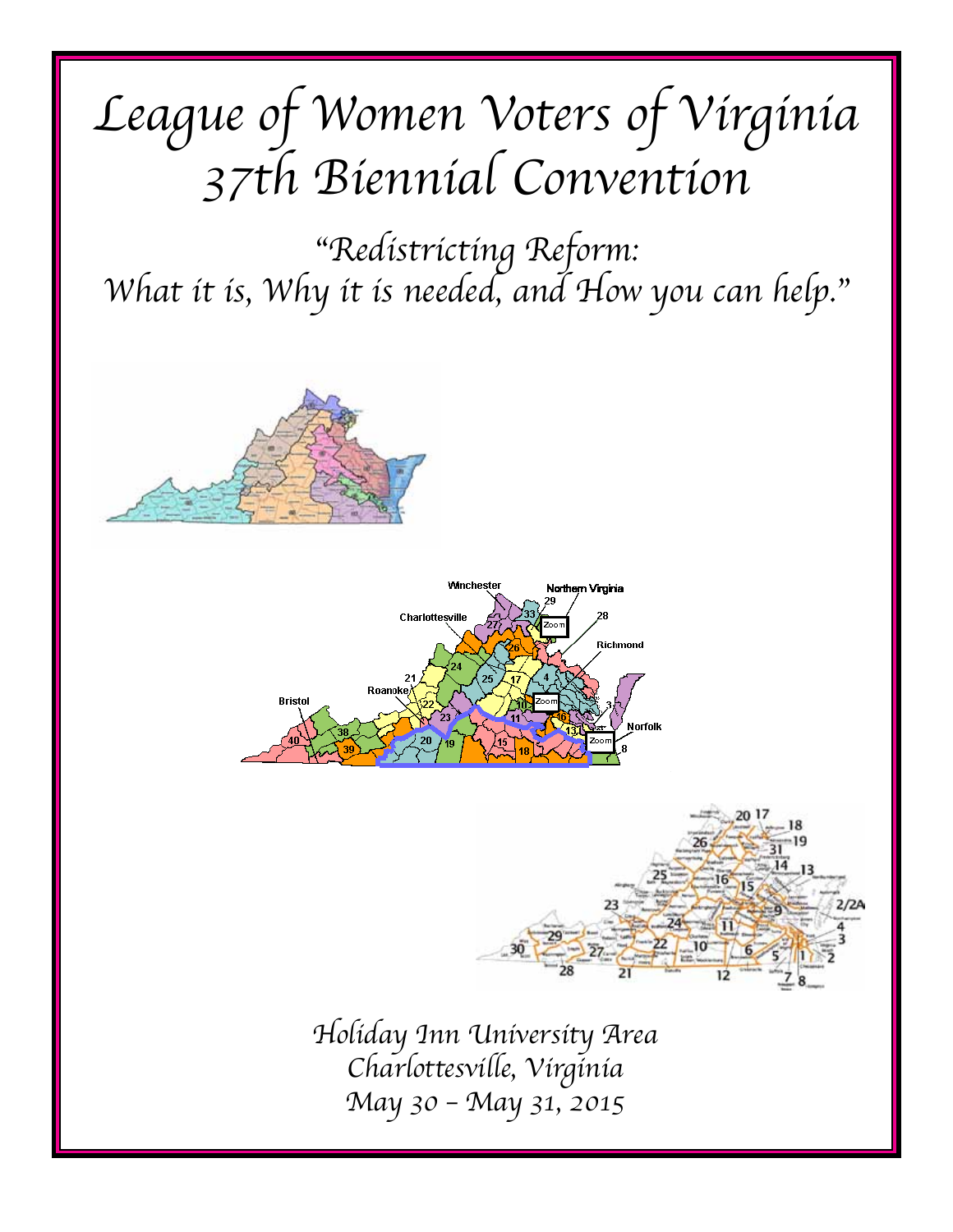# *Contents*

| <b>Section</b>                                      | Page |
|-----------------------------------------------------|------|
| Schedule at a Glance                                | 3    |
| Proposed Rules & Procedure                          | 4    |
| Proposed Order of Business                          | 7    |
| 2013 Convention Minutes                             | 9    |
| Proposed Operating Fund Budget 2015-2016            | 16   |
| Nominating Committee Report 2015-2017               | 18   |
| Nominee Biographies                                 | 18   |
| LWV-VA ByLaws Dealing With Program                  | 22   |
| Recommended and Not Recommended Programs 2015-2017  | 23   |
| Updated Election Laws Positions (in Brief) for 2015 | 24   |
| Updated Election Laws Positions (in Full) for 2015  | 25   |
| <b>Resolutions Policy</b>                           | 28   |
| Resolutions                                         | 29   |
| <b>Concurrence Policy and Procedures</b>            | 29   |
| <b>Social Policy Position for Concurrence:</b>      | 30   |
| <b>Speaker Information</b>                          | 32   |
| Appendix - Uranium Mining Position Comparison       | 33   |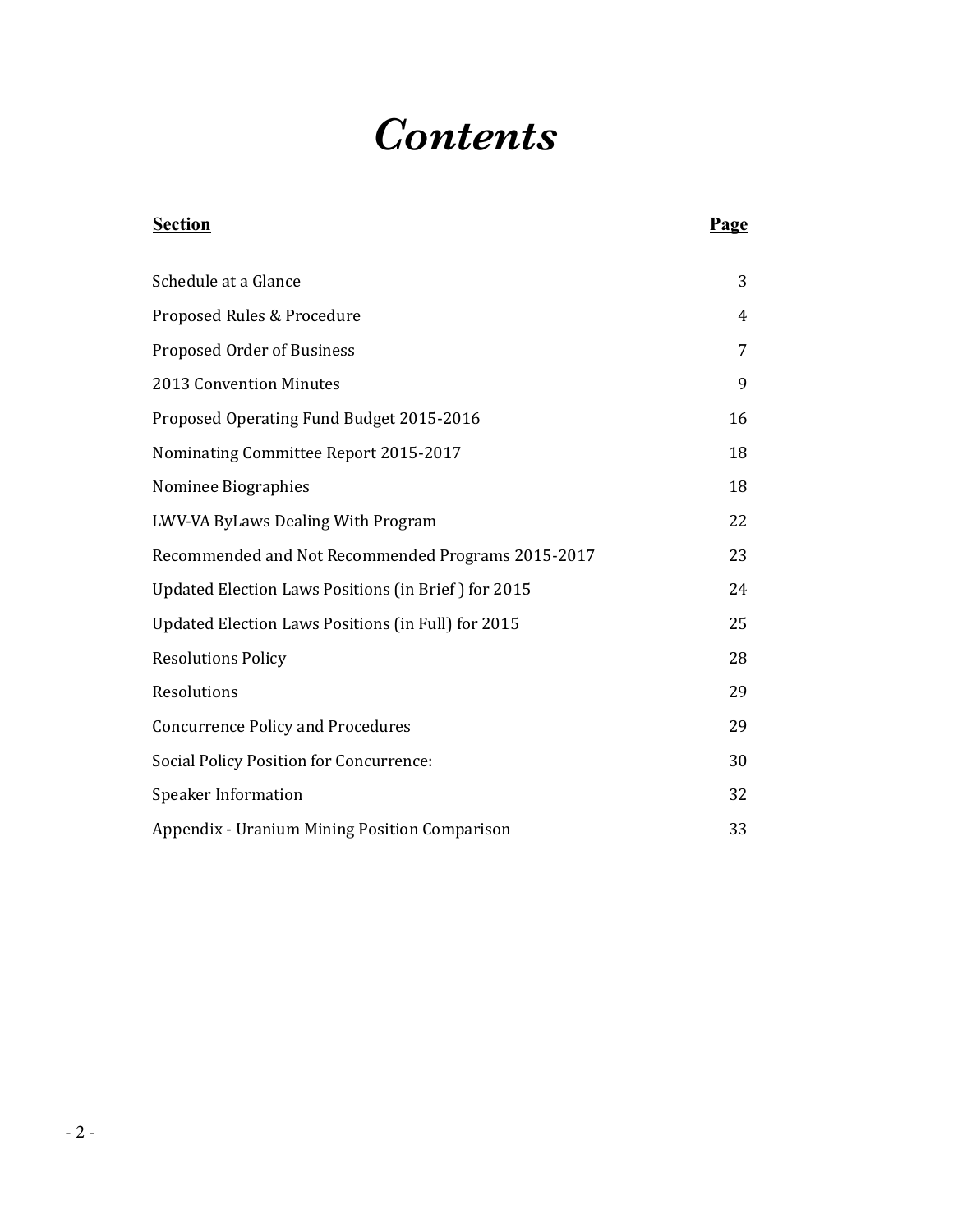# *Schedule at a Glance*

# **Saturday, May 30, 2015**

| $8:00$ a.m. $-9:30$ p.m.    | Breakfast – Included in registration fee                                                              |
|-----------------------------|-------------------------------------------------------------------------------------------------------|
| $8:00$ a.m. $-9:30$ a.m.    | Convention Registration and Delegate check in                                                         |
| 9:30 a.m. $-12:00$ p.m.     | <b>Plenary Session</b>                                                                                |
| $12:00$ p.m. $-2:00$ p.m.   | Lunch on your own                                                                                     |
| $2:00$ p.m. $-3:00$ p.m.    | Message from LWVUS Liaison, Peggy Appler                                                              |
| $3:00$ p.m. $-3:15$ p.m.    | Introduction of Leadership Institute                                                                  |
| $3:15$ p.m. $-4:30$ p.m.    | Redistricting Reform: What it is, Why it is needed, and<br>How you can help                           |
|                             | Panel Discussion - Kristin Goss, Moderator; David Bailey, Ellen<br>Buchman, Nicholas Mueller          |
|                             | Overview of Took Kit - Material and Techniques for Local Advo-<br>cacy                                |
| 4:40 p.m. $-5:20$ p.m.      | Restoration of Voting Rights for Felons - Levar Stoney,<br>Secretary of the Commonwealth              |
| 6:00 p.m. $-8:00$ p.m.      | Reception - Cash Bar                                                                                  |
| 7:00 p.m. $-9:00$ p.m.      | Banquet and honoring Virginia Gwalthney-Young's Support                                               |
| $8:00$ p.m. $-9:00$ p.m.    | Speaker: Attorney Greg Buppert, SELC; Topic: Fracking                                                 |
| $9:30$ p.m.                 | Caucuses: Gun Safety, Redistricting, Issues Concerning LWV-VA<br>Budget Concerns and Others as Needed |
| $10:00$ p.m.                | <b>Resolutions Deadline</b>                                                                           |
| <b>Sunday, May 31, 2015</b> |                                                                                                       |
| $8:00$ a.m. $-9:00$ a.m.    | Caucus: Fracking and Others as Needed                                                                 |
| $8:00$ a.m. $-9:00$ a.m.    | Breakfast - On your own                                                                               |
|                             |                                                                                                       |

- 8:30 a.m. 9:30 a.m. Registration and Delegate check in
- 9:30 a.m. 12:00 p.m. Closing Plenary Session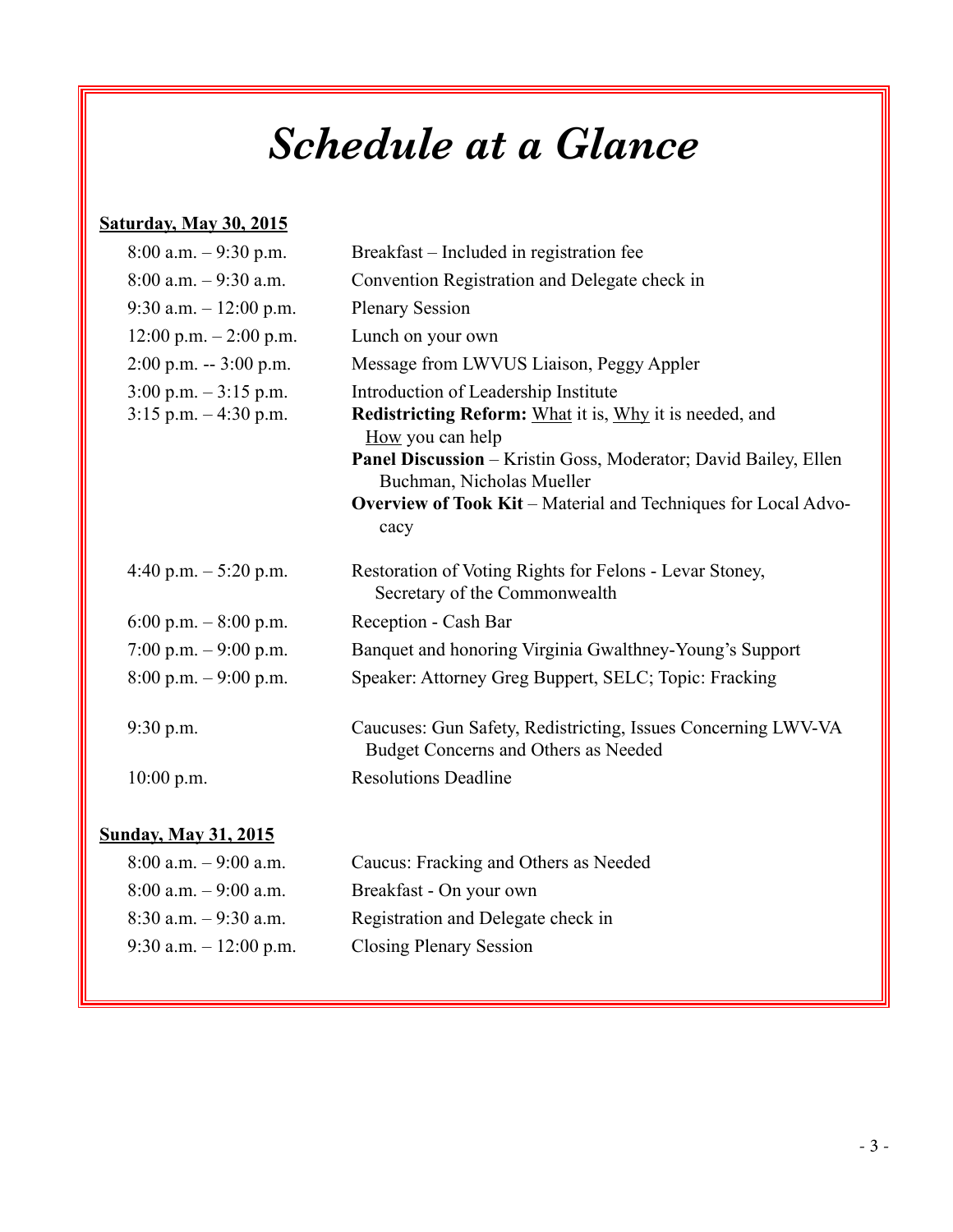# *Proposed Rules & Procedures*

# *Proposed Rules & Procedures*

A motion to adopt these rules will be made at the opening plenary session. Amendments may be offered at this time and require a majority vote to adopt.

The rules, as proposed or amended, require a two-thirds (2/3) vote for adoption. To suspend a rule at a later time requires a two-thirds vote (2/3).

- 1. Admission to the Convention shall be limited to persons displaying official badges, which must be worn at all meetings of the Convention.
- 2. Delegates, non-voting members and visitors shall sit in designated areas.
- 3. Only accredited delegates representing local Leagues, MAL Units and ILO and LWV-VA Board members may vote.
- 4. Only delegates and those authorized by the chair or the delegate body may address the Convention.
- 5. In debate, no person shall speak more than once until all others who wish to speak have done so; no person shall speak more than twice on the same motion, debate shall be limited to two minutes per speaker unless other procedure limits take precedence.
- 6. Each speaker shall use a microphone and announce their name and League when addressing the Convention.
- 7. Main motions and amendments of substantial length must be in writing on paper included in the folders or obtained from the ushers. One copy shall be sent to the presiding officer and one copy shall be retained by the maker of the motion.
- 8. When a vote is in progress, the doors to the meeting room shall be closed and no one may enter or leave.
- 9. Only announcements that relate to the business of the Convention or the welfare of the participants shall be made.
- 10. The procedure for program adoption shall be as follows:

A program item that is submitted by a local League at least three months before convention, but not proposed by the state board, may be adopted only if its consideration is ordered by majority vote of the convention at the first plenary session and the proposal receives a three-fifths (3/5) vote at a subsequent session (this is considered a "not-recommended" program item)

- $\triangleright$  A motion to consider any concurrence statements must receive a majority vote by delegates on the first day and two-thirds (2/3) vote to amend or adopt a state League position by concurrence on the floor of convention on the second day during program consideration.
- At the plenary meeting on Saturday, the proposed [recommended] LWV-VA program for 2011 -2013 shall be presented by an LWV-VA Board member. Questions for clarification only will be in order. No motions or debate are in order at this time. Delegates may move for consideration of not-recommended issues received by the deadline with their presentation limited to three minutes. A delegate may request a statement from a LWV-VA board member as to why an item was not recommended, with a limit of two minutes for the answer.
- $\triangleright$  Proposals for concurrence consideration may be presented at this time. In order to make such a motion, a League must have met the conditions required for concurrence prior to convention.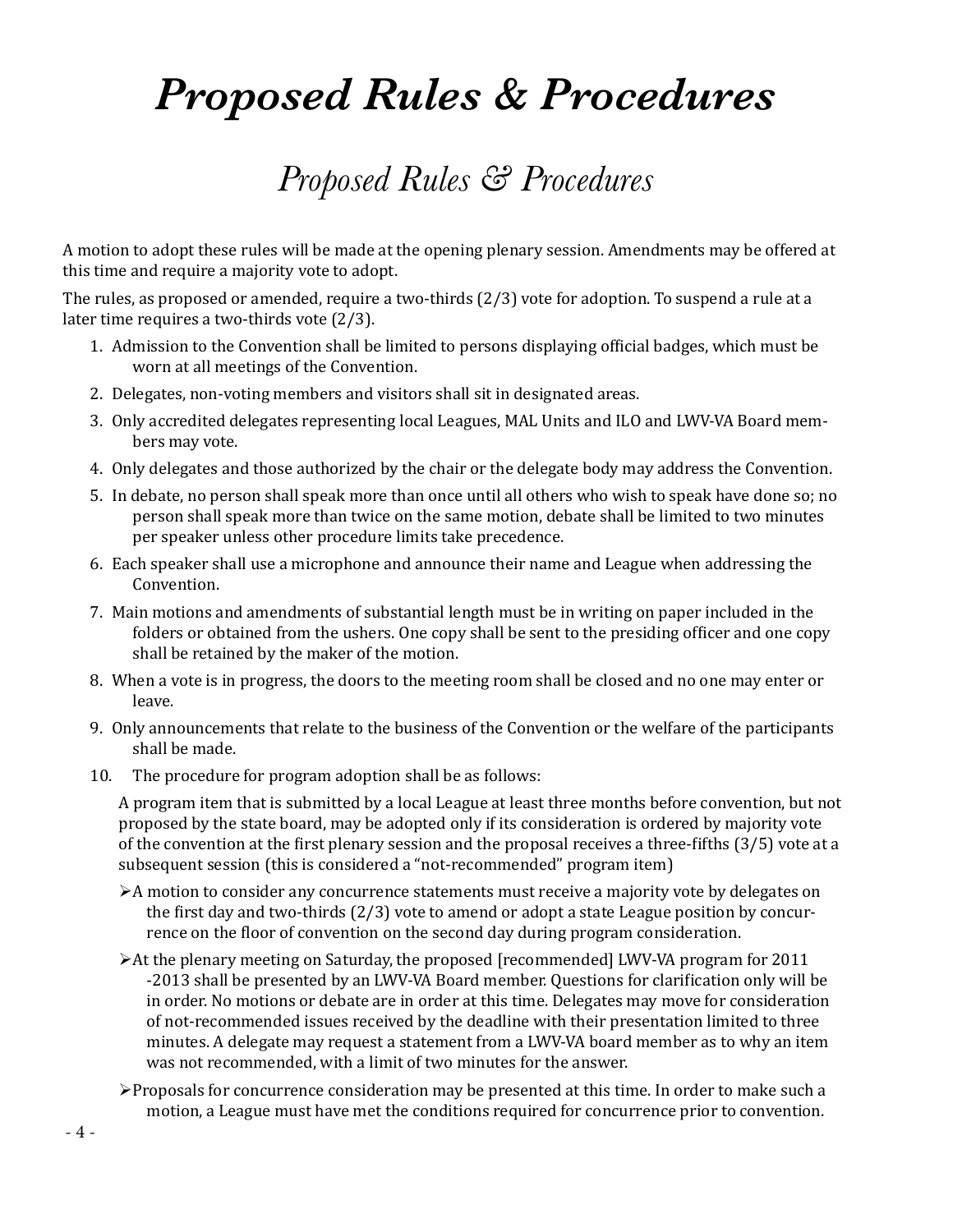- $\triangleright$  After all of the not-recommended items have been offered, the vote for consideration of each item will be taken in the order in which the items were presented for consideration. Announcement of the vote result shall be made immediately after the vote on each item.
- $\triangleright$  Debate and action on not-recommended program items and the proposed program will take place at the Sunday plenary session. A three-fifths (3/5) vote is required to adopt not-recommended items, except that adoption of an item for concurrence requires a two-thirds vote (2/3). A simple majority vote is required to adopt recommended program items.
- 11. The minutes of the Convention shall be approved by the LWV-VA Board after review by a committee appointed by the chair to review and correct the minutes.
- 12. Voting Procedures during Plenary Sessions. Each delegate receives vote cards at the credentials table. The red and green vote cards are numbered 1-4, with green=yes and red=no. Generally, the first vote on an issue is a voice vote or sometimes a standing vote. If the outcome is not clear, then there may be a vote where delegates count off person by person. If the outcome still remains unclear, then there will be a card vote. The president will indicate the number of the card to be used and will announce the instructions for the vote. The appropriately numbered card must be used or your vote will be invalidated. The Elections Committee appointed at the first plenary session is responsible for collecting the voting cards, counting them and reporting the results to the president.
- 13. Each delegate representing a local League, or Member-At-Large (MAL) unit shall be entitled to vote only if that League has met its per member payment responsibilities. Representatives from Leagues not paid in full will not have the privilege of the floor, the right to vote or the right to make motions unless a special consideration is given by the Convention. The convention shall be the sole judge of whether a delegate is qualified to vote.
- 14. Thirty percent of the possible number of voting delegates, other than members of state board, shall constitute a quorum provided that a majority of local Leagues are represented.
- 15. Announcements shall be made only by persons designated to do so.
- 16. No smoking in Convention meeting rooms.
- 17. Cell phones shall be turned off or muted during plenary, workshops, caucuses and the banquet.



# *Basic Parliamentary Procedures Guide*

# **Putting A Motion on the Floor**

To make a motion or amend a motion, a delegate must go to the microphone, be recognized by the presiding officer, state his/her name and local League, then state the motion (or amendment to the motion). The motion (or amendment) is seconded from the floor. The presiding officer then places the motion before the assembly for discussion. The delegate may speak to the motion (or amendment) first. Note: Once a motion is placed before the assembly by the presiding officer, it is under the control of the assembly and does not belong to the delegate making the motion. For example, it cannot be withdrawn later without permission of the assembly.

#### **Seconds to Motions**

It is not necessary to agree with a motion to second it. A second only implies that there is more than one person who wishes to discuss the motion. Therefore, if a motion is coming from the Board or committee, it does not need a second from the floor.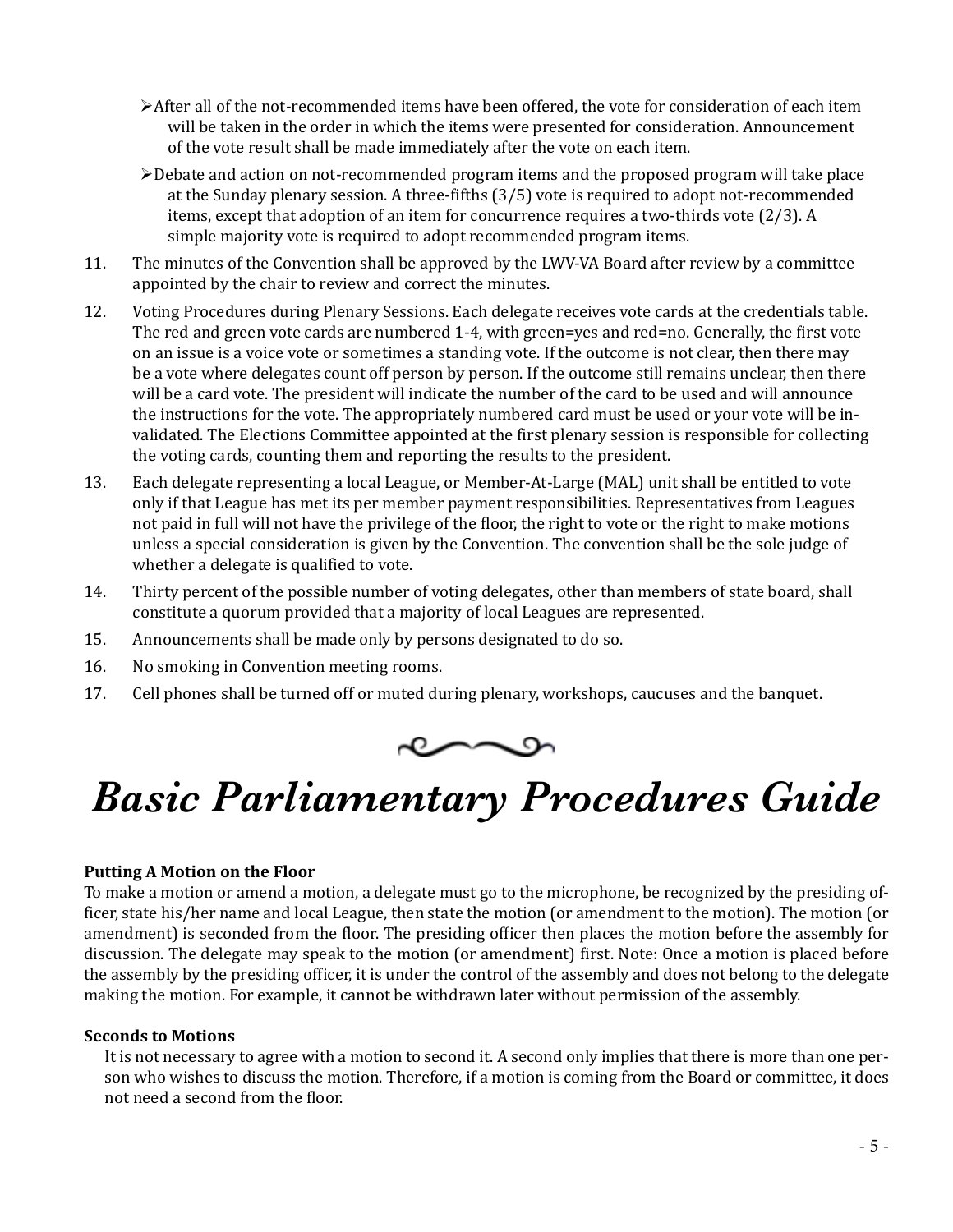### **Amendments to Motions**

A motion that is on the floor may have two amendments pending at one time. However, the first amendment must relate to the main motion and the second amendment must relate to the first amendment to the motion.

## **Refer or Postpone**

A motion to postpone or refer to a committee can be made while a main motion or an amendment to a main motion is pending.

## **Close Debate**

A delegate must go to a microphone and move to close debate (call previous question). The motion needs a second. There is no discussion, and it takes a two-third  $(2/3)$  vote of the delegates present and voting to pass. After the motion to close debate is approved, there will be an immediate vote on the pending motion.

## **Table a Motion**

A motion to table ("lay on the table") should not be used to kill the motion on the floor and should not be used to postpone consideration of the motion.

## **Point of Order**

If a delegate believes there was a breach of parliamentary procedure, she/he may rise to a point of order. If the point of order refers to an action made by someone other than the presiding officer, the delegate should give the presiding officer time to correct the problem before interrupting with the point of order. If a delegate wishes to make a motion and is not sure how to proceed, the delegate should ask the presiding officer.

# **To Limit or Extend Debate** (debatable, two thirds vote [2/3])

This motion is used when debate needs to be limited as to time or number who wish to be heard, or extended in time, etc.

I move that debate: be limited to one minute per speaker, be limited to five speakers pro and five speakers con, be extended to ten more speakers, one minute each etc.

#### **Miscellaneous Motions**

The following motions have no rank and are usually "incidental" to the business pending or to Convention operations. Some may interrupt other business. There is no debate or vote, and motions are usually ruled upon by the chair.

- $\triangleright$  Question of Privilege this motion relates to the comfort of the delegates or operation of the assembly.
- $\triangleright$  **Parliamentary Inquiry** this motion is used to ask for direction or procedure to accomplish a parliamentary maneuver.
- $\triangleright$  **Point of information** this motion is used to seek urgent information necessary before decisions can be made
- $\triangleright$  **Division of the Assembly-** This requires a standing vote if the voice vote seems inconclusive. A single delegate "calls for a division" and does not need to use a microphone but must be heard. If a counted vote seems necessary, the delegate makes such a motion, which requires a second and a majority vote.
- **Fo Reconsider a Vote** This motion can be made only by a delegate who voted on the prevailing side and on the same or next day as the vote it proposes to reconsider. The motion can be moved within the time limits, although the vote on the motion may be delayed until a more appropriate time if other business is pending. This motion is usually debatable and requires a majority vote. If the motion to reconsider is adopted, the original motion is again before the delegate body as though a decision had not been reached. A vote can only be reconsidered once. Approved bylaw amendments may not be reconsidered.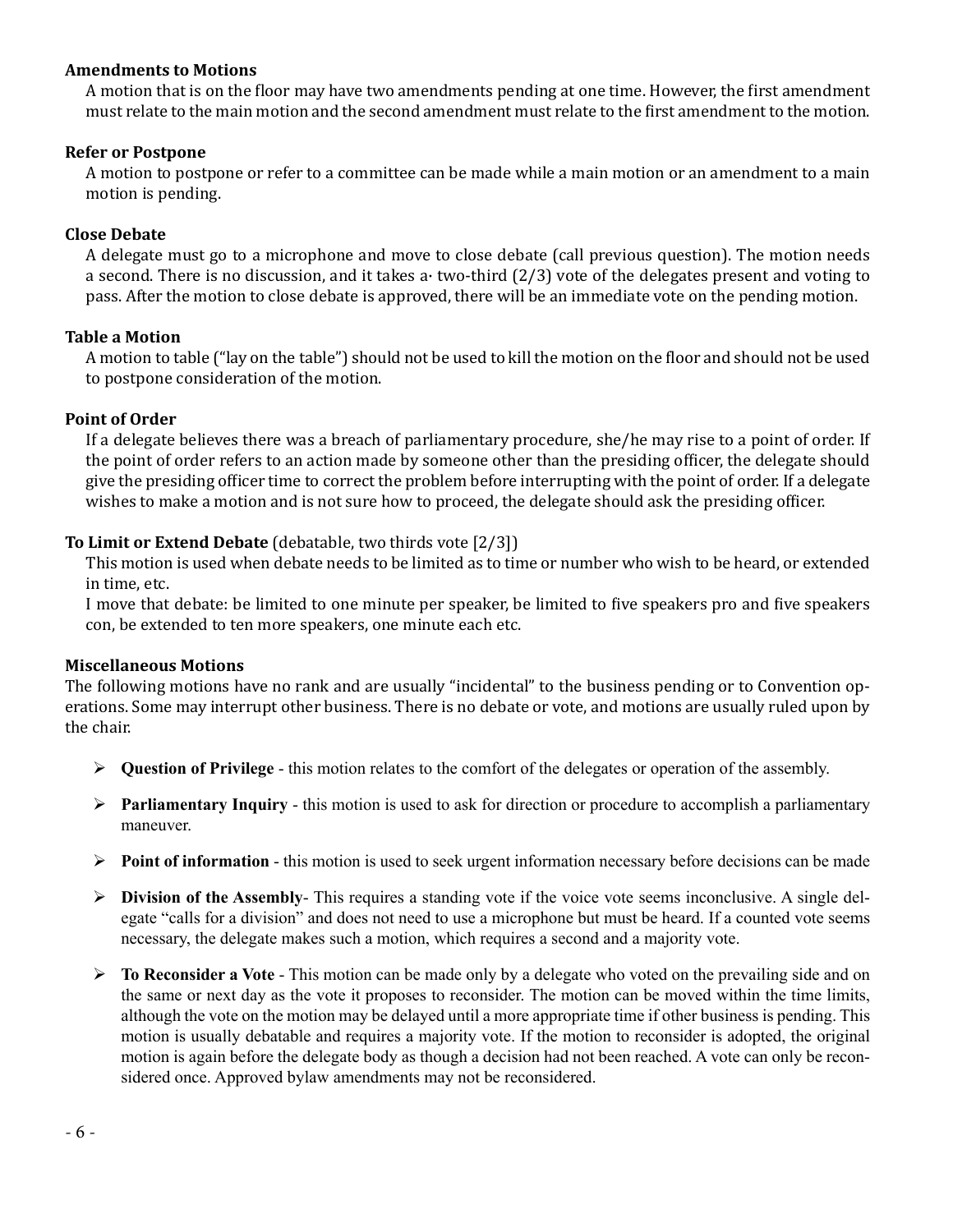*The Principles of Parliamentary Law* Justice to all Courtesy to all One thing at a time The rule of the majority The rights of the minority

 $\sim$ 

# *Proposed Order of Business*

# *Plenary Session*

*Saturday, May 30, 2015 9:30 A.M. - 12:00 Noon*

| <b>Call to Order</b>                                                                                                                             | Anne Sterling, President                                                                                                                                                                                    |
|--------------------------------------------------------------------------------------------------------------------------------------------------|-------------------------------------------------------------------------------------------------------------------------------------------------------------------------------------------------------------|
| <b>Introductions and Recognitions</b>                                                                                                            | Anne Sterling                                                                                                                                                                                               |
| Welcome                                                                                                                                          | The Honorable Satyendra Huja, Mayor of Charlottesville                                                                                                                                                      |
| <b>State Convention Chair</b>                                                                                                                    | Sue Lewis                                                                                                                                                                                                   |
| <b>Local League President</b>                                                                                                                    | Kerin Yates                                                                                                                                                                                                 |
| Parliamentarian                                                                                                                                  | Martha Rollins                                                                                                                                                                                              |
| <b>Introduction of State Board Members</b>                                                                                                       | Ron Page                                                                                                                                                                                                    |
| <b>Roll Call of Local Leagues</b>                                                                                                                | Sue Lewis                                                                                                                                                                                                   |
| Each local League President will respond by introducing herself and stating how<br>many delegates and visitors are present from her local League |                                                                                                                                                                                                             |
| <b>Appointment of Committees</b>                                                                                                                 | Anne Sterling                                                                                                                                                                                               |
| Credentials                                                                                                                                      |                                                                                                                                                                                                             |
| Resolutions                                                                                                                                      |                                                                                                                                                                                                             |
| Elections                                                                                                                                        |                                                                                                                                                                                                             |
| Reading                                                                                                                                          |                                                                                                                                                                                                             |
| <b>Report of Convention 2011 Reading Committee</b>                                                                                               | <b>TBA</b>                                                                                                                                                                                                  |
| <b>Credentials Report</b>                                                                                                                        | Elaine Head                                                                                                                                                                                                 |
| <b>Adopt Rules and Procedures of Convention</b>                                                                                                  | Anne Sterling                                                                                                                                                                                               |
| for adoption. To suspend a rule at a later time requires a two-thirds vote.                                                                      | A motion to adopt will be made at the opening plenary meeting. Amendments may be offered at this<br>time and require a majority vote to adopt. The rules, as proposed or amended, require a two-thirds vote |
| Adopt Order of Business - a majority vote is required                                                                                            | Anne Sterling                                                                                                                                                                                               |
| <b>Treasurer's Report</b>                                                                                                                        | Elaine Head                                                                                                                                                                                                 |
| <b>Presentation of the Nominees</b>                                                                                                              | Mary Houska                                                                                                                                                                                                 |

Nominations may be made from the floor provided the consent of the nominee has been secured. If more than one person is nominated for an office, the Elections Committee will be in charge and paper ballots will be used.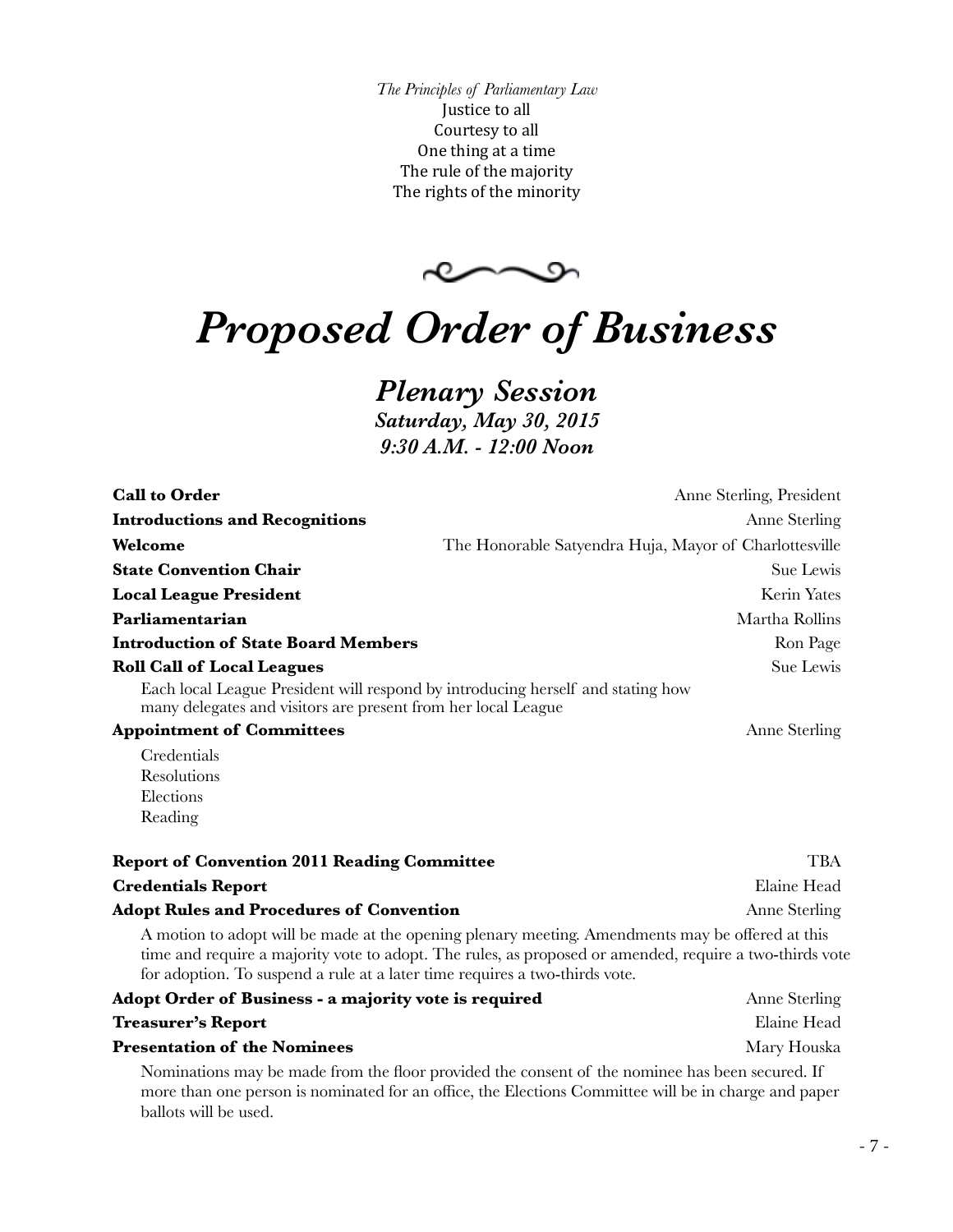# **Presentation of the Proposed LWV-VA Operating Fund Budget Bill Thomas**

Questions for clarification will be answered. No amendments will be in order at this time. Delegates wishing additional information and an opportunity for further discussion should consult the Budget Chair and Treasurer before 10:00 PM.

# *BREAK*

| <b>Presentation of Recommended Program</b>                                                                                                               | Linda Rice    |
|----------------------------------------------------------------------------------------------------------------------------------------------------------|---------------|
| Refer to Rules for Program Management; questions for clarification<br>will be answered. No amendments will be in order at this time.                     |               |
| <b>Presentation of Not-Recommended Program</b>                                                                                                           | Linda Rice    |
| Refer to rules for program. Not-recommended program items may be moved<br>for consideration at this time. A majority vote is required for consideration. |               |
| <b>Remarks by President on Health of League</b>                                                                                                          | Anne Sterling |
| <b>Announcements</b>                                                                                                                                     | Sue Lewis     |

*Recess 12 Noon*

**9:00 p.m. – Caucuses: Gun Safety, Redistricting, LWV-VA Budget Concerns and Others as Needed.**

# *Plenary Session Sunday, May 31, 2015*

*9:00 AM to 12:00 PM*

| 8:00 a.m. -- Caucus: Fracking                                     |                           |
|-------------------------------------------------------------------|---------------------------|
| <b>Call to Order</b>                                              | Anne Sterling, President  |
| <b>Credentials Report</b>                                         | Elaine Head               |
| <b>Adoption of 2016-12 Operating Fund Budget</b>                  | <b>Bill Thomas</b>        |
| <b>Adoption LWV-VA Program, Recommended &amp; Not-Recommended</b> | Linda Rice                |
| <b>Report of Resolutions Committee</b>                            | Sue Lewi3                 |
| <b>Election of Officers and Directors</b>                         | Anne Sterling             |
| <b>Guidance to the New Board</b>                                  | From Delegates            |
| <b>Incoming President's Remarks</b>                               | <b>Incoming President</b> |
| <b>Announcements</b>                                              | Sue Lewis                 |
| 12:00 Closing Plenary Session Ends                                |                           |

# *Drive Home Safely!*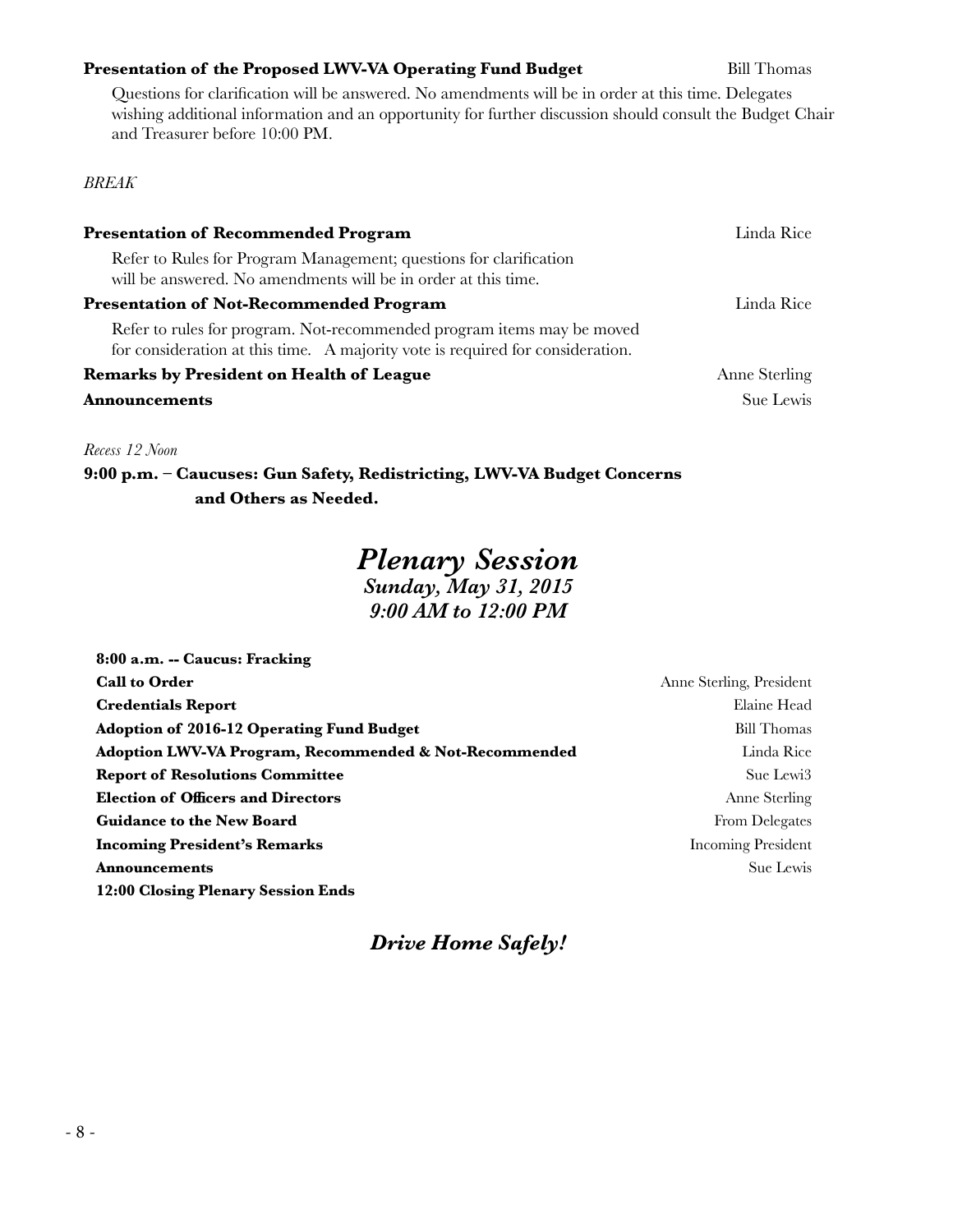# *2013 Convention Minutes*

LEAGUE OF WOMEN VOTERS OF VIRGINIA MINUTES OF THE 36TH CONVENTION JUNE 1 AND 2, 2013

> Crowne Plaza – Fort Magruder Hotel Williamsburg, Virginia

# **Plenary Session – Saturday, June 1, 2013, 2:30 p.m.**

## **Call to Order**

LWV-VA President Lynn Gordon called to order the 36<sup>th</sup> LWV-VA Convention at 2:30 p.m. at the Crowne Plaza-Fort Magruder Hotel, 6945 Pocahontas Trail, Williamsburg, Virginia, 23185. The theme of the 2013 Convention was "Looking Forward Together."

#### **Introductions and Recognitions**

President Gordon introduced Williamsburg Mayor, **The Honorable Clyde Haulman**, who welcomed the Convention attendees to Williamsburg and recognized the efforts and commitment of the LWV.

President Gordon recognized **Ann Kahn**, former President of LWV-US, 1985-87, member of the LWV-US Board of Directors for ten years prior to her term as President and member of the LWV Williamsburg Area.

President Gordon recognized **Molly McClenon** as the State Convention Chair. McClenon welcomed the attendees to the 36th State Convention and noted the theme of the Convention, "Looking Forward Together," combining business, fun and inspiration. McClenon recognized the members of the 2013 Convention Committee, Sue Lewis, Elaine Head, Brenda Carswell, Meda Humphreys and Nancy Hummel and expressed appreciation to Carol Lindstrom and Megan Dorsett for their assistance with the 2013 Convention Workbook and promotional materials.

Williamsburg Area LWV President **Almeda Humphreys** welcomed the Convention attendees to Williamsburg and thanked the many members of the local league who volunteered to assist with the Convention. Local Arrangements Chair **Nancy Hummel** was recognized and welcomed the attendees, noting that the attendance for

the Convention was the largest for any LWV-VA State Convention to date.

LWV-US Liaison to LWV-VA **Anne Schink** conveyed greetings from LWV-US President Elizabeth McNamara and gratitude for the hard work of the LWV-VA, particularly in the area of voter protection. Schink spoke on the importance of sustaining the LWV.

President Gordon introduced **Martha Rollins** as the Parliamentarian for Convention. LWV-VA Board Member and Event Planner **Molly McClenon** introduced the LWV-VA board members present.

# **Roll Call of Local Leagues**

**Sue Lewis** led the Roll Call of the Leagues; the local League President or her representative by introducing herself and stating how many delegates and visitors were present from her local League, as follows:

Alexandria LWV (LWVA): **Sue Worden,** one delegate; Arlington LWV (LWVAR): **President Mary Finger**, one delegate; Charlottesville Area LWV (LWVCA): **Anne Linden**, eight delegates and one state board member; Falls Church LWV (LWVFC): **Linda Garvelink**, three delegates; Fairfax LWV (LWVFA): **President Helen Kelly**, eight delegates; Loudoun LWV (LWVLC): no members in attendance; Lynchburg LWV (LWVLY): **Joan MacCallum**, two delegates and one visitor; Montgomery County LWV (LVWVMC): **Co-President Elaine Head**, six delegates; Richmond Area LWV (LWVRMA): **Vice President Evelyn Glazier**, five delegates, six additional members and one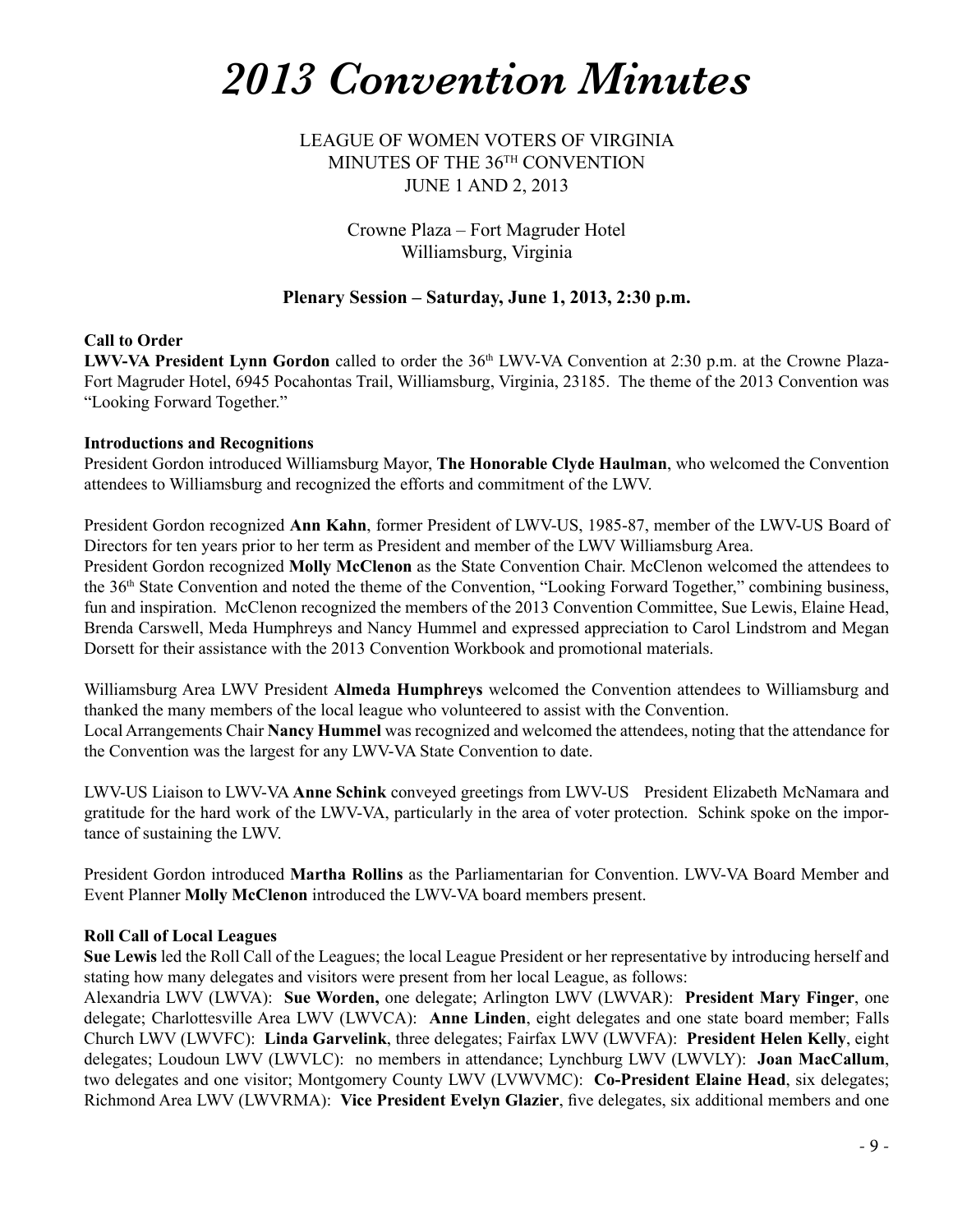state board member; South Hampton Roads LWV (LWVSHR): **President Kaye Tice**, five delegates, one additional member, President Gordon, and Parliamentarian Rollins; Williamsburg Area (LWVWA): **President Almeda Humphreys**, 6 delegates, 7 members serving as Convention volunteers and one state board member; Prince William MAL Unit (PWA MAL): **Chair Carol Noggle**, 3 delegates and 1 additional member; Virginia Peninsula MAL Unit (VP MAL): **Herta Okonkwo**, LWVSHR, (for the Chair) 1 delegate; Washington County MAL Unit (WC MAL): **James Jones**, PWA MAL (for the Chair), 1 delegate; National Capital Area LWV (LWVNCA): **Vice President Andrea Brunell** (for the President), 1 delegate

## **Appointment of Committees**

Committees were appointed as follows:

 Credentials Committee: **Elaine Head** (Chair), **Sue Worden** Resolutions: **Sue Lewis** (Chair), **Carol Noggle, Linda Garvelink** Elections: **Molly McClenon** (Chair), **Ellen Salsbury, Mary Louise Zumwalt** Reading Committee for the 2013 Convention Minutes: **Evelyn Glazier (Chair)** (LWVRMA), **Joan McCallum** (LWVLY), **Mary Finger** (LWVAR)

## **Credentials Report**

Chair **Elaine Head** reported that **58 delegates, (51 local and MAL members and 7 state board members) were present**, thus establishing a quorum (70% of 74 possible delegates).

## **Adopt Rules and Procedures of Convention**

**Margaret Hardy** moved, at the direction of the state board, for adoption of the Proposed Rules and Procedures as set out on pages 3-4 of the LWV-VA 2013 Convention Workbook (hereafter "Convention Workbook" and made a part of these minutes); motion passed.

## **Adopt Order of Business**

**President Gordon** moved for the adoption of the Proposed Order of Business as set out on pages 8-9 of the Convention Workbook; motion passed.

# **Treasurer's Report**

**Treasurer Elaine Head** presented the Statements of Financial Position as of April 30, 2013 for the Operating Fund (OF) and Education Fund (EF) (copy of report attached). As of April 30, 2013 the checking and saving account balance for the OF was \$53,968.20 and for the EF was \$15,112.03. Head also presented the OF and EF Actual vs. Budget Statement YTD as of April 30, 2013 (copy of report attached). Head noted that all local Leagues are paid in full for PMP. She further noted that the Women's Roundtable Pre-session lunch was very successful with gross revenue of \$2,675.00.

#### **Presentation of the Nominees**

Chair of the Nominating Committee **Mary Houska** presented the Nominating Committee Report and read the slate of nominees for Officers and Directors of the LWV-VA for 2013-15 as shown on page 24 of the Convention, noting that while there are positions for six directors on the board, the committee has submitted five nominations. President Gordon called for nominations from the floor; Bobbie Littlefield (LWVMC) nominated Nancy Warren (LWVMC) who agreed to be nominated. In making the nomination, Littlefield noted that Warren has served as membership chair for LWVMC for ten years and has served as an officer on the board of LWVMC and LWVLY.

# **Presentation of Bylaws Amendments**

**Bylaws Committee Chair Therese Martin** presented the proposed bylaws amendments set out in redlined form on pages 63 – 71 of the Convention Workbook. Martin noted that most of the amendments are housekeeping edits. The amendments clarify the board's ability to hold meetings electronically, thereby removing the need for a separate bylaw provision permitting the board to make decisions electronically. The delegate number representing local Leagues and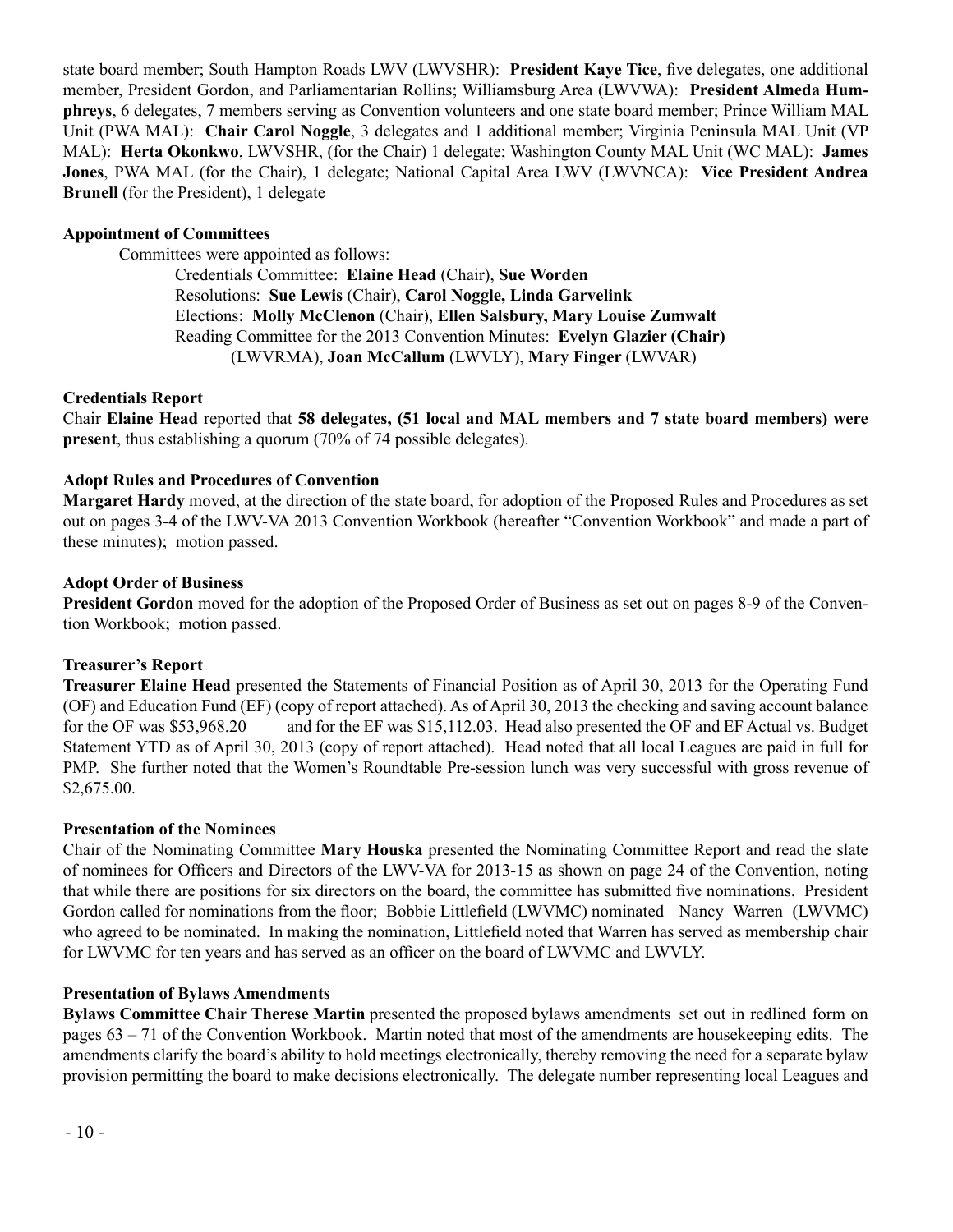MAL units is clarified by the amendments. The amendments expand the program adoption provisions to include adoption at Council, thereby consolidating all methods of program adoption. It was pointed out that the term "honorary" should be deleted from Article XII, Section 2(b). A question was raised regarding the keeping of minutes of electronic meetings. It was noted that the position description of Secretary includes the responsibility for such minutes. Martin expressed thanks to Bylaws Committee members Sue Lewis, Martha Rollins, Betsy Lawson, Mary Grace Linz.

# **Presentation of the Proposed LWV-VA Operating Fund Budget**

**Budget Chair Bill Thomas** presented the proposed budget for 2013-14 as set out on pages 22 and 22 of the Convention Workbook. Thomas noted the reduction in thebudgeted amount for board administrative expenses due to the potential for a President from Richmond. The proposed budget includes projected revenues and expenses for a special event during the year. Thomas noted that the budget anticipates a \$3,000.00 transfer from reserves, but because there is a budgeted net operating income of \$150.00, the net transfer from reserves is \$2,850.00. Thomas stated that, while reliance upon reserves is not a feasible long range plan, the OF typically comes in under budget each year, making a budgeted transfer from reserves appropriate. Thomas thanked the members of the Budget Committee: Penelope Anderson (LWVRMA) and Shirley White (PWA MAL).

#### **Presentation of the Proposed LWV-VA EF 2013-14 Budget**

**Budget Chair Bill Thomas** presented the proposed EF 2013-14 Budget (copy attached). Thomas noted that the Virginia Young Memorial restricted funds are accumulating and recommended that the League produce a legislative directory or propose an alternative activity for those funds. Thomas noted that the budget includes a learning experience/activity with a net income of \$1,200 for participation primarily by League members, but including others as well. Thomas noted that the \$8,000.00 budgeting for the gubernatorial candidate debate is the maximum amount for which the EF could be responsible, pursuant to the agreement with the League's sponsorship partners for the debate. The proposed budget includes a placeholder amount of \$2,000.00 for Vote 411; there is no budgeted amount for a legislative directory. The \$50.00 budgeted for wares are for the expenses associated with the sale and postage of wares on hand. It was noted that the EF Board must approve the budget; Convention attendees may ask questions, seek clarification, or provide guidance to the Board regarding the budget. It was noted that the Young Memorial funds can be used for projects other than the legislative directory; members may offer suggestions or provide guidance regarding other projects. A question was raised regarding the funding for using Constant Contact to distribute The Voter electronically. Webmaster Carol Lindstrom noted that Constant Contact is not used to distribute The Voter electronically, just to announce that it is available online. A question was raised as to the need to reflect the restricted Virginia G. Young Memorial funds in expenses as restricted funds, not just as revenue.

#### **BREAK**

#### **Presentation of Recommended Program**

**Program Director Linda Rice** moved for the adoption of the Recommended Program or 2013-2015 as set out on pages  $33 - 62$  in the Convention Workshop and summarized on pages  $30 - 31$ . Rice noted that the Program Task Force reviewed the government, natural resources, and social policy categories, which include 19 positions. The Task Force's recommendations include minor editing, expansion and deletion for specific positions. Rice thanked Therese Martin and Sherry Zachary for their work on the Government Position, which resulted in simple edits intended to make the position more concise with updated wording. Rice expressed concern the Natural Resources Position is very outdated and recommended archiving the current position and adopting the LWV-US position as an umbrella for advocacy. Comments included concern that archiving the position would take it out of view and remove a position that focuses on concerns of particular concern in Virginia. Others encouraged the review and adoption of national position because of the expansive scope of the position and because the LWV-VA does not have the resources to study and create a separate position. Rice noted the task force recommended simple edits to the Social Policy Position. A commenter noted that Standards of Quality and Standards of Learning are not equivalent and should not have been used interchangeably. Rice noted that the revised Justice Position is recommended for concurrence. The recommendation includes a reorganization of the categories. Restorative justice has been integrated into the Adult and Juvenile Positions and each have been reworked to make them more current and clear. Rice thanked the members of the Task Force who worked on the Justice Position, Therese Martin, Guntis Shraders, Doris Tillman, Judith Clarke, and Margaret Hardy.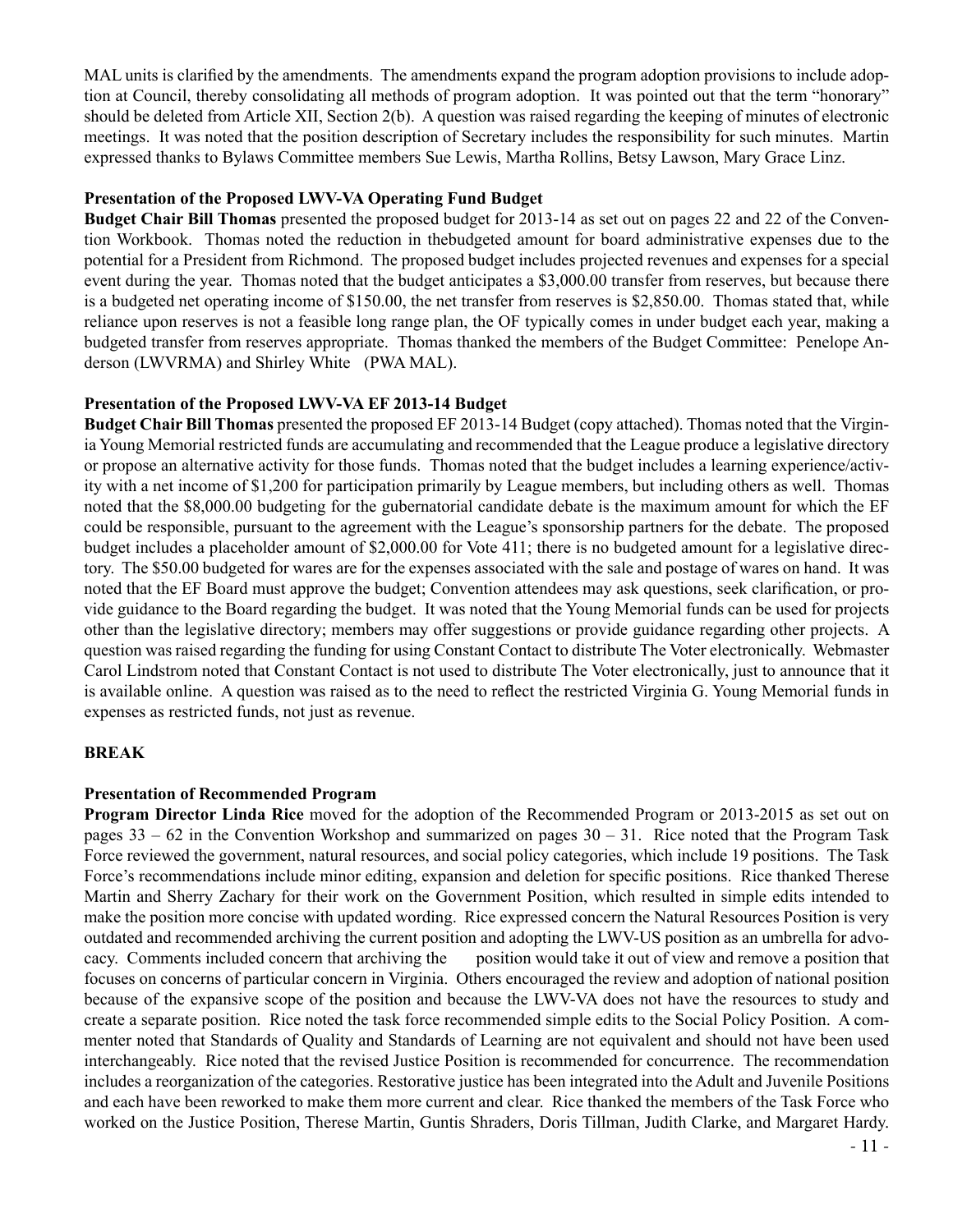Rice noted the revised Child Care and Children At Risk Position expands and emphasizes mandatory reporting of child abuse and neglect. Also presented for concurrence was the addition of a statement in support of vote centers to the Election Law Position, which Rice noted was authored entirely by Therese Martin. The vote centers are similar to the satellite voting offices currently used in Fairfax, are supported by the electoral boards, and result in tremendous cost savings.

# **Presentation of Not Recommended Programs**

**Program Director Linda Rice** noted the Summary of Responses by Position Title submitted by nine Leagues and one MAL Unit set out on page 32 of the Convention Workbook. Rice reported that the State Board does not recommend any new studies or extensive updates for the next biennium because of the lack of time and resources, primarily volunteers. Rice noted that Leagues can undertake informational studies to provide information about current issues for use as a resource for the local League which could be shared state-wide. No not-recommended items were moved by the delegates.

[Remarks of President were rescheduled for the June 2 Plenary Session]

# **Announcements**

**Sue Lewis**, 1st Vice President and Chair of the Resolutions Committee, announced that written resolutions could be submitted the members of the Committee (Lewis, Carol Noggle and Linda Garvelink) until 10:00 p.m. Lewis announced that caucuses would be held at 9:30 p.m. this evening, 6/1/13, and at 7:30 a.m. tomorrow, 6/2/13.

**Recess:** The Saturday, June 1, 2013 Plenary Session was recessed at 5:30 p.m.

# **Plenary Session – Sunday, June 2, 2013**

# **Call To Order**

**President Gordon** called the Sunday Plenary Session to order at 9:12 a.m. on June 2, 2013.

# **Credentials Report**

**Elaine Head** reported **47 delegates** present at 9:10 a.m., constituting a quorum. Head moved for the adoption of the official roll of voting delegates, motion passed.

# **Adoption of Bylaws Amendments**

The proposed LWV-VA Bylaws Amendments were approved as written on pages  $63 - 71$  of the Convention Workbookwith the removal of the word "honorary" from Article XII, Section 2(b) by unanimous vote.

# **Adoption of 2013-14 Operating Fund Budget**

The LWV-VA OF Budget for FY2013-15 was approved as presented on pages  $22 - 23$  of the Convention Workbook by unanimous vote.

# **Adoption of LWV-VA Program, recommended and not recommended**

- $\triangleright$  LWV-VA Social Policy Positions for Concurrence: Child Care. Motion made to amend the proposed amendment to reference professionals employed by licensed daycare facilities, motion seconded, discussion ensued under question called, motion defeated unanimously.
- $\triangleright$  LWV-VA Natural Resources Policies, 2013. Motion made and seconded to delete current position rather than archive it, followed by extended debate on meaning and implications of archiving. Motion defeated. Motion made to archive only the sections concerning smoking in public, seconded, motion passed. Motion made to accept simple edits as amended, seconded, passed unanimously.
- $\triangleright$  Concurrences as presented and set out on pages 30-31 of the Convention Workbook approved unanimously without discussion.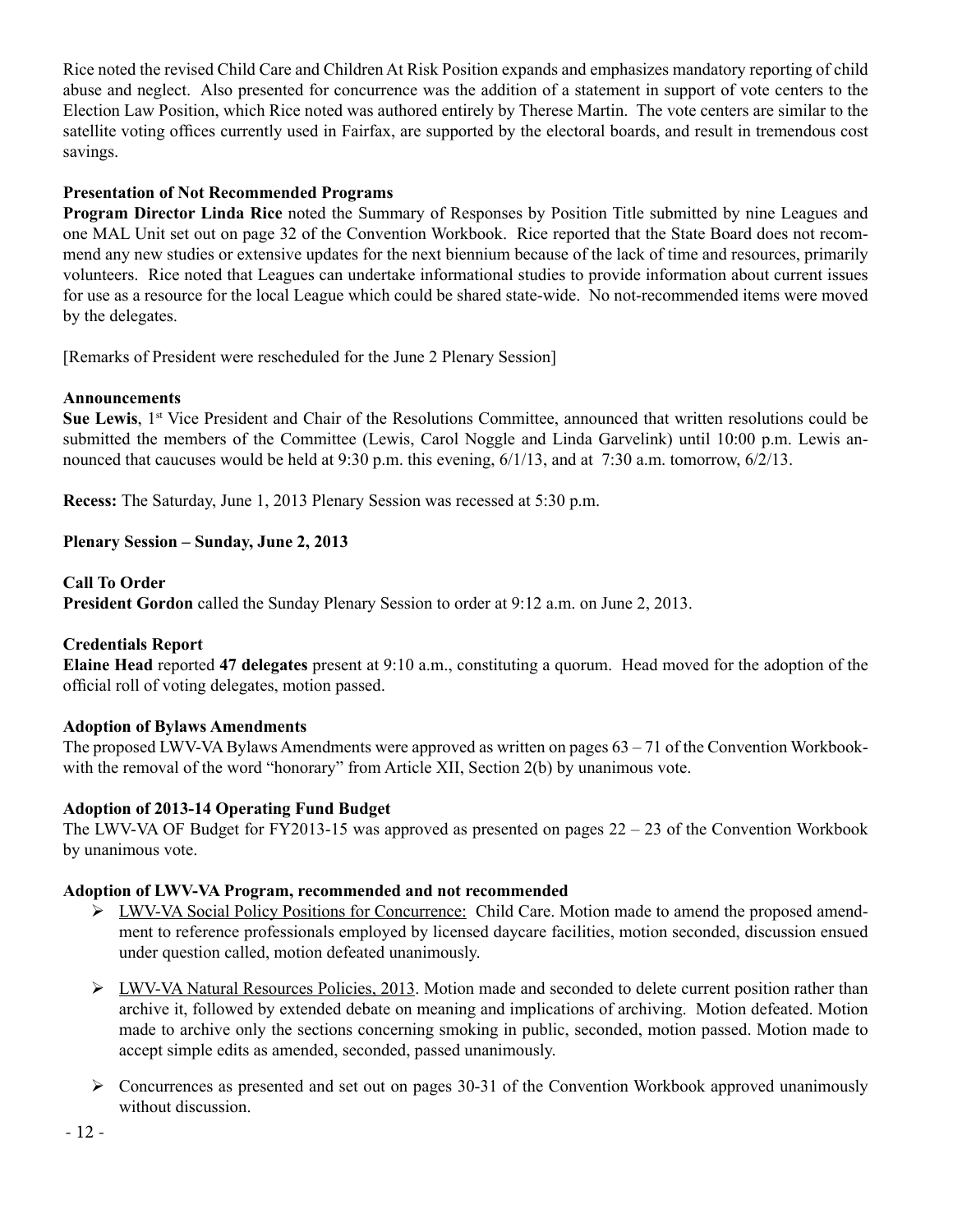# **Report of Resolutions Committee**

**Sue Lewis** reported that one action resolution was timely received by the Committee. The Committee was prepared to not recommend the resolution; it was withdrawn by the maker.

#### Accepted and Approved

- Ø Courtesy Resolution expressing appreciation and gratitude to **Lynn Gordon** as she completes her term as President of the LWV-VA Board of Directors. Lynn has served with distinction as both President and Director. Heartfelt thanks to Lynn for her dedication and contributions to the LWV-VA.
- $\triangleright$  Courtesy Resolution expressing appreciation and gratitude to the following as they leave the LWV-VA Board of Directors. These women have served the LWV-VA and their local leagues with distinction, energy, strength, knowledge and experience. Heartfelt thanks to: Betsy Mayr, LWV-VA Voter Service (LWVLC), Molly McClenon, LWV-VA Events Planner (LWVLY), and Carol Lindstrom, LWV-VA Action & Webmaster (LWVMC).
- **≻** Courtesy Resolution thanking **Molly McClenon**, Events Planner and Convention Chair, for her incredible attention to the details of this Convention, and her tireless efforts to make it the success it has been turned out to be.
- $\triangleright$  Courtesy Resolution thanking **Ann Schink**, LWV-US liaison, for her attendance at this convention, her enthusiastic presentation on membership and leadership, and her guidance and support.
- $\triangleright$  Courtesy Resolution thanking Parliamentarian **Martha Rollins** for her cheerful guidance in all things parliamentary.
- $\triangleright$  Courtesy Resolution thanking the amazingly talented **Meghan Dorset**, who designed the convention cover and did all of the layout for the workbook.
- $\triangleright$  Courtesy Resolution recognizing the commitment, dedication, hard work, good nature, creativity and thoughtfulness of the LWV-Williamsburg and expressing sincere appreciation to the leaders and volunteers of the League.

#### *BREAK*

#### **Remarks of President**

**President Gordon** thanked the members of the state board for their hard work. Evelyn Glazier was thanked for her work during the General Assembly sessions for the last two years in promoting the Women's Roundtable. Therese Martin was thanked for her invaluable service, serving as a wonderful resource on League matters and particularly on election laws and PAVP. Meghan Dorset was thanked for her work on the workbook and designing the DIA logo. Those who served as state coaches, Sue Lewis, Rona Ackerman (member and Executive Director of the LWVFA), and Kay Tice (President of the LWVSHR). Those who served as off-board liaisons were thanked: Ellen Salsbury, Olga Hernandez, Sherry Zachery, Sue Worden, and Therese Martin. Gordon noted the many achievements of the LWV-VA in recent years, including an improved website, increased recognition as a resource for advocacy and lobbying, and the Democracy in Action awards. Gordon noted the increasing age of the League membership and the need to attract and bring in younger members and leaders.

**Sue Lewis** was granted a point of personal privilege to recognize Lynn Gordon for taking the LWV-VA in new directions, with intentional development, initiation of the Democracy in Action awards, and the introduction of an educational excursion. Gordon was presented with gifts from the board, including a necklace featuring the dogwood, the state flower of Virginia, and a bottle of sparkling Virginia wine to celebrate her recent engagement and relocation to Florida.

#### **Election of Officers and Directors**

The following were unanimously elected as LWV-VA Officers and Directors for 2013-2015: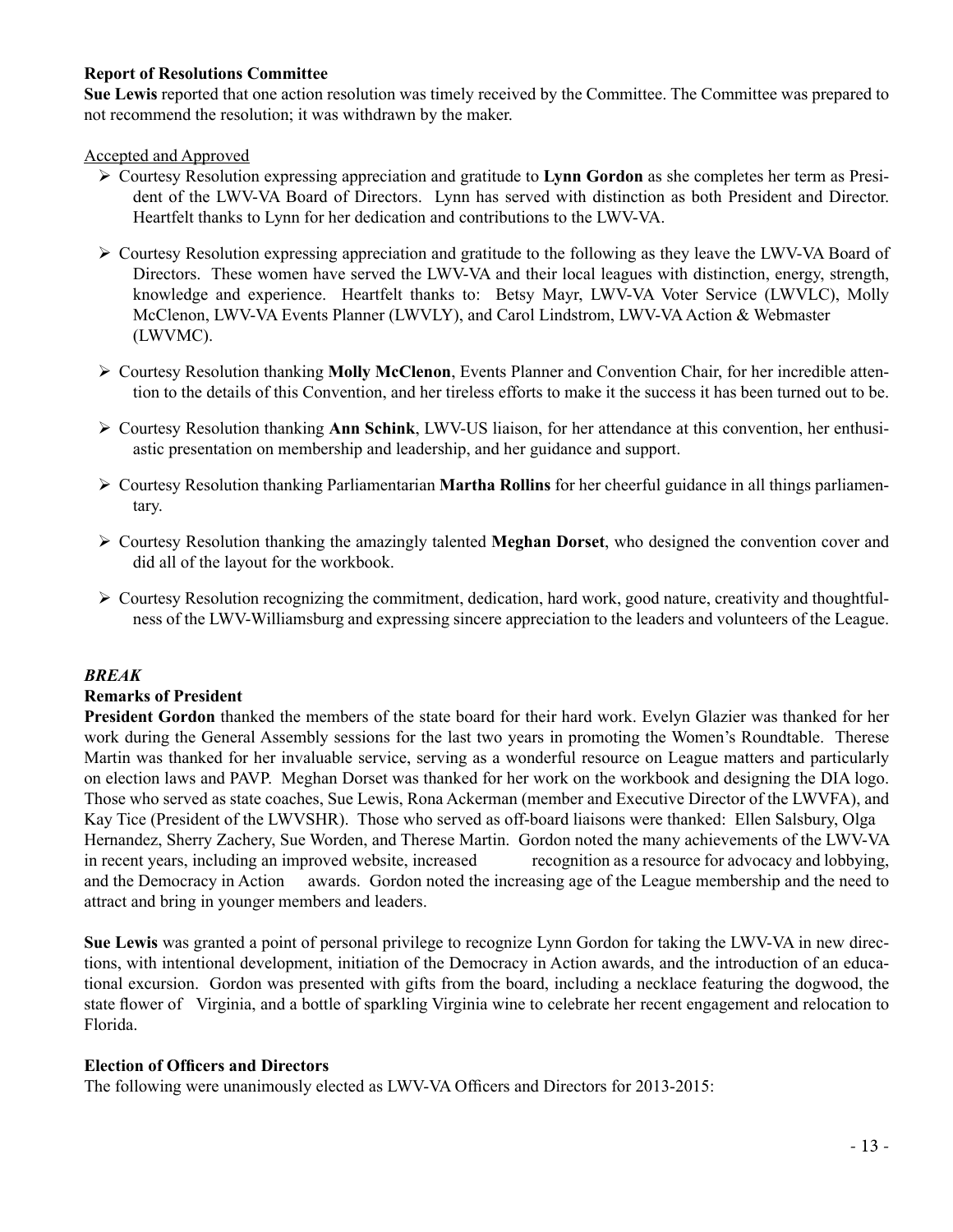Officers:

Lois Page (LWVFA) Olga Hernandez (LWVFA) Nancy Warren (LWVMC)

President Anne Sterling (LWVRMA) 1<sup>st</sup> Vice President Sue Lewis (LWVCA) 2<sup>nd</sup> Vice President Linda Rice (LWVWA) Secretary Margaret Hardy (LWVRMA) Treasurer Elaine Head (LWVMC)

Directors 2015 Nominating Committee Brenda Carswell (PWA MAL) Mary Houska, Chair (LWVMC) Carol Noggle (PWA MAL) Dianne Blais (LWVFA) Sue Worden (LWVA) Ellen Salsbury (LWVFC)

## **Incoming President's Remarks**

President Elect Anne Sterling thanked Lynn Gordon for setting the example for how a transition should take place by involving the nominees for President, Officers and Directors. She expressed special thanks to Evelyn Glazier, Virginia Cowles and the LWVRMA for their support. Sterling noted that the LWV has served as the conscience of the Nation, keeping the government on track, and providing information and registration assistance to voters and the mission of the LWV is as relevant today as when it was formed. Sterling emphasized the need to pay attention to each of the local Leagues, all of whom face challenges and can learn from each other. Sterling's wish list includes having the LWV-VA initiate a legislative bill, obtaining a sponsor and gaining bipartisan support. The focus of Sterling's presidency will be to increase membership numbers, identifying areas across the state without a local League and finding ways to fill those gaps, and an emphasis on transparency for state board activities, actively encouraging attendance of local League members at state board meetings.

# **Guidance to the New Board**

Six delegates submitted written guidance to the new board, copies of which are attached.

- $\triangleright$  Ask for volunteers to update the various sections of the Natural Resources Policy. [Ackerman-Fairfax]
- $\triangleright$  Move out on fund raising immediately so the budget can reflect income.
- $\triangleright$  Growing and retaining members is critical; stress we are action oriented and no partisan. [Ackerman-Fairfax, Martin-Fairfax]
- $\triangleright$  Support VOTE411 in 2013 statewide elections; improve it and encourage more Leagues to use it. [Glazier-Richmond] Support VOTE411 and explore the use Young Memorial funds for this. [Finger-Arlington]
- $\triangleright$  Consider the cost/benefit ration in raising funds. Involve LLs at least 60 days in advance so they can do their own planning for the coming year. [Garvelink-Falls Church]
- $\triangleright$  Use LWVUS position on violence prevention to support the celebration of the Season of Non-violence on School Grounds as outlined on www.ipetitions.com/petitions/promotetheseasonfornonviolence. [Okankwo- South Hampton Roads]

Announcements

- $\triangleright$  The LWVSHR announced plans to hold a workshop on the restoration of voting rights.
- $\triangleright$  Members of the newly elected board will meet briefly immediately after adjournment.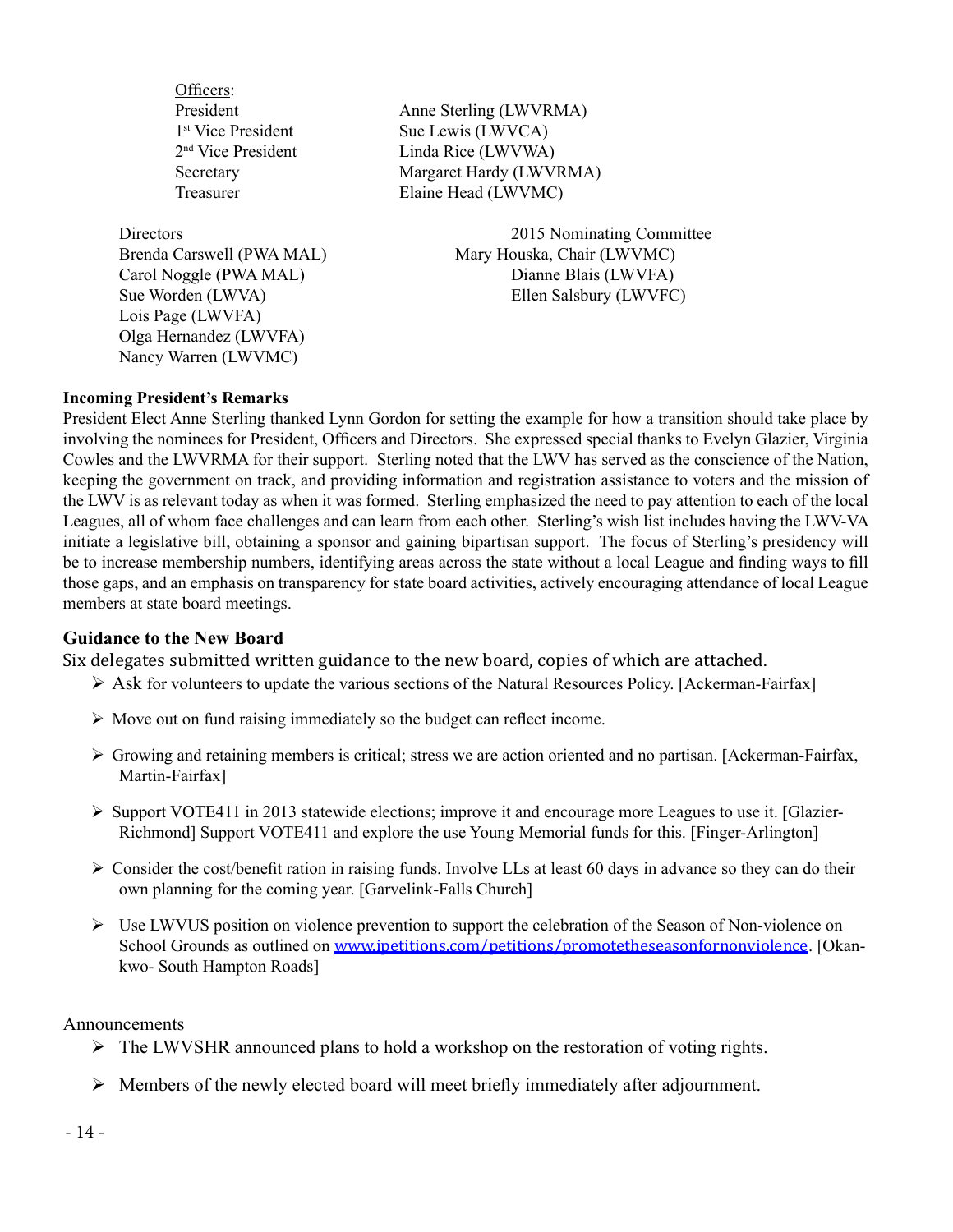- $\triangleright$  Virginia Cowles, LWVRMA, announced that wares are still available for sale.
- $\triangleright$  Molly McClenon announced that draft press releases are available for local Leagues to take home and modify for use.
- Ø Nancy Hummel announced that an edited version of Not For Ourselves Alone: The Story of Elizabeth Cady Stanton and Susan B. Anthony, a documentary by Ken Burns and Paul Barnes, is available free for use by local Leagues. Doris Tillman is the contact for more information.

# Adjourn

The Plenary Session of the LWV-VA 36th Convention was adjourned at 12:00 p.m., June 2, 2013.

Respectfully submitted, Margaret Hardy, LWV-VA Secretary

Reviewed by 2013 Reading Committee: Evelyn Glazier, Chair (LWVRMA) Mary Finger (LWVAR) Joan McCallum (LWVLY)

Attachments:

- $\geq$  36th Convention Workbook, June 1 and 2, 2013
- $\triangleright$  Supporting documents:
	- o Treasurer's Report for 3rd Quarter FY2012-13 OF
	- o Resolutions, Action and Courtesy
	- o Guidance to the Board forms
	- o List of Convention attendees and participants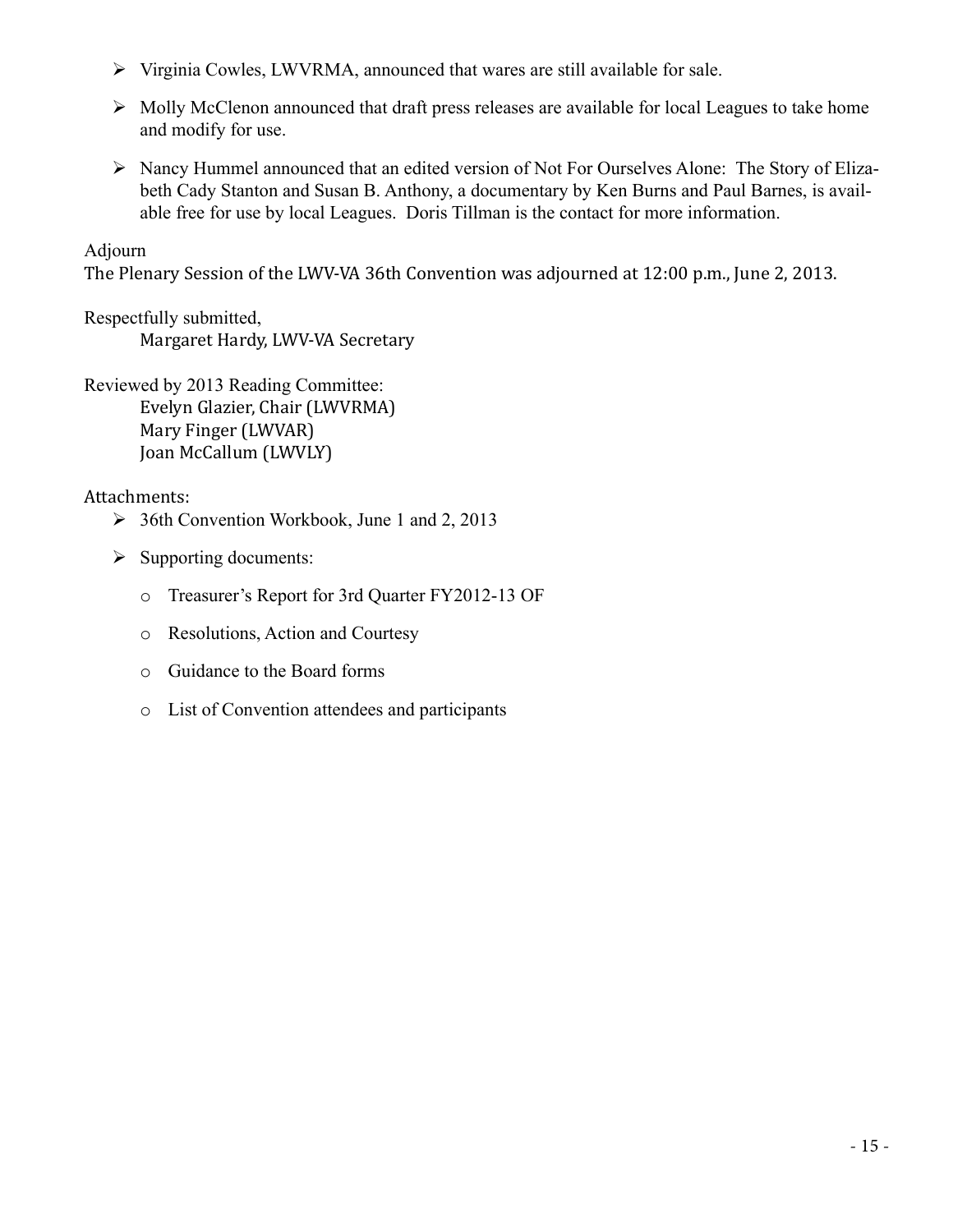# *Proposed Operating Fund Budget for 2015-2016*

|                                                               |                 | 2013-14        | 2014-15       |                              | 2015-16                   |                                          |
|---------------------------------------------------------------|-----------------|----------------|---------------|------------------------------|---------------------------|------------------------------------------|
|                                                               | <b>Budget</b>   | <b>Actuals</b> | <b>Budget</b> | <b>Actuals thru</b><br>March | Proposed<br><b>Budget</b> | Comments                                 |
| <b>REVENUES</b>                                               | \$              | \$             | \$            |                              |                           |                                          |
| <b>Affiliations</b>                                           |                 |                |               |                              |                           |                                          |
| <b>MAL Dues</b>                                               | 3,746           | 2,488.00       | 964           | 1,924.50                     |                           | 1,800 Note 1                             |
| <b>PMP</b>                                                    | 13,200          | 13,200.00      | 15,056        | 14,904.00                    |                           | 13,376 Note 2                            |
| Shared Insurance                                              | 395             | 220.00         | 500           | 424.00                       |                           | 371 \$53 per part. local League          |
| Dissolution of Local League                                   |                 |                |               | 8,314.91                     |                           |                                          |
| <b>Contributions &amp; Development</b>                        |                 |                |               |                              |                           |                                          |
| <b>Contributions from Members</b>                             | 3,600           | 5,865.00       | 16,000        | 13,790.00                    | 6,000                     |                                          |
| <b>Special Events</b>                                         | 20,000          | 13,494.00      | 10,000        | 0.00                         | 10,000                    |                                          |
| Other persons or businesses                                   | 2,500           | 0.00           | 500           | 250.00                       |                           | 250 Includes grants                      |
| <b>Interest</b>                                               | 100             |                | 200           | 295.45                       | 0                         |                                          |
| <b>Statewide Meetings</b>                                     |                 |                |               |                              |                           |                                          |
| Convention LWV-VA                                             | $\overline{0}$  | 150.00         | 6,000         | 0.00                         |                           | 0 Held in odd numbered years             |
| Council LWV-VA                                                | 2,000           | 2,001.00       | 0             | 0.00                         |                           | 2,000 Held in even numbered years        |
| Workshops LWV-VA                                              | 2,700           | 1,650.00       | 2,100         | 0.00                         |                           | 2,000 Note 3                             |
| <b>WRT Pre-session Lunch</b>                                  | 2,450           | 3,855.00       | 3,700         | 3,340.00                     |                           | 3,340 Note 4                             |
| LWV-VA Ed Fund Expense Reimb.                                 | 4,359           | 7,562.72       | 2,960         | 73.21                        |                           | 1,662 Note 5                             |
| <b>Miscellaneous</b>                                          | 100             | 362.44         | 200           | 349.01                       | 100                       |                                          |
| <b>Total Revenues</b><br><b>Transfer from Reserves</b>        | 55,150          | 50,848.16      | 58,180        | 43,665.08                    | 40,899                    |                                          |
| <b>Revenues and Transfers</b>                                 | 3,000<br>58,150 | 50,848.16      | 2,830         | 0.00<br>43,665.08            | 3,555<br>44,454           |                                          |
|                                                               |                 |                | 61,010        |                              |                           |                                          |
| <b>EXPENSES</b>                                               |                 |                |               |                              |                           |                                          |
| <b>Board &amp; Administration</b>                             |                 |                |               |                              |                           |                                          |
| <b>Administrative Committees</b>                              | 400             | 221.60         | 400           | 413.94                       |                           | 400 Fin. Review, Nominating, Budget      |
| Liaisons                                                      | 750             | 1,341.02       | 1,200         | 227.24                       |                           | 1,000 Travel to local LWVs               |
| Membership & Organization                                     | 600             | 341.53         | 600           | 88.20                        | 600                       |                                          |
| Meetings - BOD                                                | 7,000           | 6,259.91       | 7,500         | 4,484.37                     |                           | 6,000 Hotel & Mileage                    |
| President                                                     | 250             | 210.00         | 250           | 0.00                         |                           | 250 Discretionary expenditures           |
| Public Rel & Representation                                   | 750             | 38.40          | 500           | 200.00                       |                           | 500 Media, Incl Pres. Travel             |
| Secretary & Treasurer                                         | 250             | 150.71         | 150           | 57.59                        |                           | 100 Checks, Copying. Postage             |
| Tools & Membership Directory                                  | 500             | 453.52         | 500           | 238.17                       | 500                       |                                          |
| Subtotal:                                                     | 10,500          | 9,016.69       | 11,100        | 5,709.51                     | 9,350                     |                                          |
|                                                               |                 |                |               |                              |                           |                                          |
| <b>Development</b>                                            |                 |                |               |                              |                           |                                          |
| Member Contributions Solicitation                             | 300             | 228.71         | 300           | 478.54                       |                           | 500 Finance letter                       |
| Postage                                                       | 250             | 200.00         | 200           | 100.00                       |                           |                                          |
| <b>Special Events</b>                                         | 10,000          | 5,242.44       | 7,500         | 0.00                         |                           | 7,500 Assumes \$2,500 net gain           |
| Other                                                         | 1,600           | 332.41         | 400           | 0.00                         |                           | 200 Paypal fees; travel & mileage        |
| <b>Subtotal</b>                                               | 12,150          | 6,003.56       | 8,400         | 578.54                       | 8,200                     |                                          |
|                                                               |                 |                |               |                              |                           |                                          |
| <b>Office Operations</b>                                      |                 |                |               |                              |                           |                                          |
| Bookkeeper                                                    | 2,400           | 150.00         | 0             | 0.00                         | 0                         |                                          |
| Equip Purch, Use & Repair                                     | 800             | 42.38          | 800           | 0.00                         | 0                         |                                          |
| Equip Supplies & Software                                     | 300<br>150      | 17.48<br>8.32  | 300<br>150    | 0.00<br>0.00                 |                           | 100 Printer ink, software                |
| <b>General Copying/Printing</b><br>General Supplies & Postage | 800             | 678.08         | 800           | 51.99                        | 50<br>200                 |                                          |
| Insurance                                                     | 1,100           | 2,597.26       | 1,250         | 680.00                       |                           | 1,325 Liability and Directors & Officers |
| Information Services                                          | 600             | 523.77         | 800           | 604.89                       |                           | 700 Web costs, Constant Contact          |
| Internet Service & ISP Reimb                                  | 840             | 210.00         | 0             | 0.00                         |                           | <b>Olncluded in Office Rent</b>          |
| Office Assistance                                             | 2,340           | 619.62         | 8,750         | 0.00                         | 0                         |                                          |
| Office Rent & Facilities Use                                  |                 | 4,625.00       | 5,400         | 3,307.50                     | 4,620                     |                                          |
| Permit Bulk Mail                                              | 200             | 200.00         | 200           | 220.00                       | 220                       |                                          |
| State Corporation Fee/Solicitation Fee                        | 25              | 55.00          | 55            | 55.00                        | 55                        |                                          |
| Telephone                                                     | 540             | 75.00          | 0             | 0.00                         |                           | <b>Olncluded in Office Rent</b>          |
| Virtual Office                                                | 1,200           | 0.00           | 0             | 0.00                         | 0                         |                                          |
| Subtotal:                                                     | 11,295          | 9,801.91       | 18,505        | 4,919.38                     | 7,270                     |                                          |
| <b>Total Admin Expenses</b>                                   | 21,795          | 18,819         | 29,605        | 10,629                       | 16,620                    |                                          |
|                                                               |                 |                |               |                              |                           |                                          |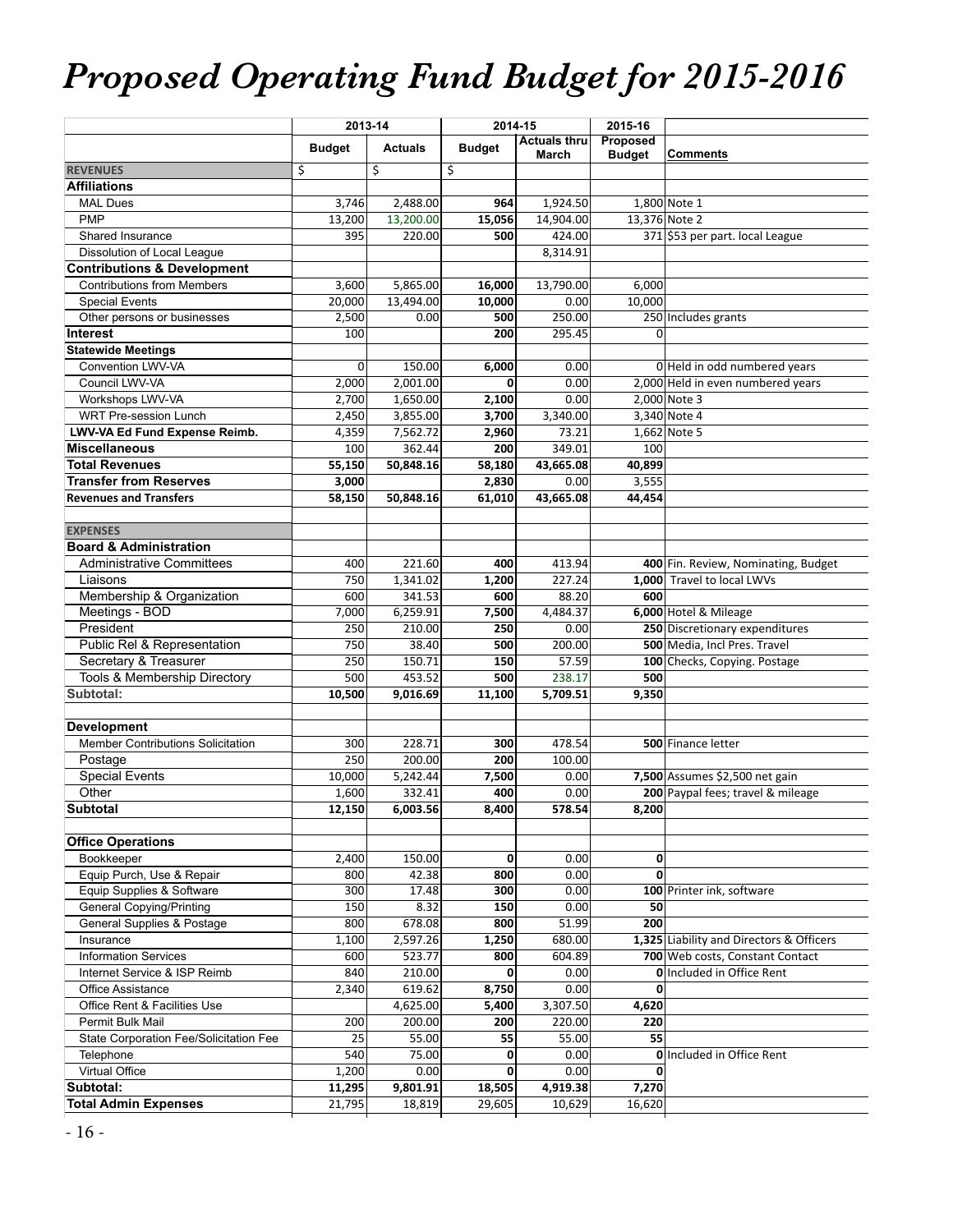|                                                                                                       | 2013-14       |                | 2014-15       | 2015-16                      |                           |                                        |
|-------------------------------------------------------------------------------------------------------|---------------|----------------|---------------|------------------------------|---------------------------|----------------------------------------|
|                                                                                                       | <b>Budget</b> | <b>Actuals</b> | <b>Budget</b> | <b>Actuals thru</b><br>March | Proposed<br><b>Budget</b> | <b>Comments</b>                        |
| <b>Meetings (LWV)</b>                                                                                 |               |                |               |                              |                           |                                        |
| LWV-VA Convention/Council                                                                             | 1,800         | 2,036.88       | 6,000         | 386.80                       | 2,000                     |                                        |
| LWV-VA Presidents' Summit                                                                             |               |                |               | 3,359.17                     |                           |                                        |
| LWV-VA Workshops                                                                                      | 2,700         | 2,187.42       | 2,100         | 0.00                         |                           | 2,000 Assumed equal to income          |
| <b>LWVUS Convention/Council</b>                                                                       | 3,900         | 1,953.73       | 1,600         | 0.00                         |                           | 3,900 Convention in 2016               |
| <b>Subtotal</b>                                                                                       | 8,400         | 6,178.03       | 9,700         | 3,745.97                     | 7,900                     |                                        |
|                                                                                                       |               |                |               |                              |                           |                                        |
| <b>Position Support</b>                                                                               |               |                |               |                              |                           |                                        |
| <b>Action Coordination &amp; Expenses</b>                                                             | 550           | 0.00           | 300           | 0.00                         |                           | 200 Incl travel                        |
| <b>Advocacy Activities</b>                                                                            | 500           | 102.29         | 250           | 166.65                       | 250                       |                                        |
| <b>Coalition Support and Meetings</b>                                                                 | 800           | 669.37         | 800           | 215.05                       |                           | 500 Coalition Dues & Meeting Travel    |
| League Day at Gen'l Assembly                                                                          | 350           | 329.49         | 350           | 0.00                         | 350                       |                                        |
| Legislative Coordinator/Lobbyist                                                                      | 3,000         | 345.37         | 1,500         | 403.95                       | 1,000                     |                                        |
| <b>Lobby Expenses</b>                                                                                 | 1,200         | 725.00         | 1,000         | 703.06                       | 1,000                     |                                        |
| <b>Support Publications</b>                                                                           | 300           | 595.00         | 300           | 0.00                         |                           | 300 Position bklt.; Positions in Brief |
| Women's Roundtable Meetings                                                                           | 2,500         | 3,242.92       | 3,000         | 1,472.53                     |                           | 2,500 Note 7                           |
| <b>WRT Pre-session Lunch</b>                                                                          | 2,200         | 3,150.29       | 3,150         | 2,476.63                     | 2,500                     |                                        |
| <b>Subtotal</b>                                                                                       | 11,400        | 9,159.73       | 10,650        | 5,437.87                     | 8,600                     |                                        |
| <b>Voter &amp; Other Publications</b>                                                                 |               |                |               |                              |                           |                                        |
| Mailing                                                                                               | 200           | 0.00           |               | 0.00                         |                           | Now included in Printer Invoice        |
| Printing                                                                                              | 1,500         | 2,021.21       | 1,850         | 801.51                       |                           | 1,800 Note 8                           |
| Other                                                                                                 |               |                | 70            | 0.00                         | 50                        |                                        |
| <b>Subtotal</b>                                                                                       | 1,700         | 2,021.21       | 1,920         | 801.51                       | 1,850                     |                                        |
|                                                                                                       |               |                |               |                              |                           |                                        |
| <b>Miscellaneous</b>                                                                                  | 200           | 204.00         | 100           | 469.82                       | 100                       |                                        |
| <b>TOTAL EXPENSES</b>                                                                                 | 58,000        | 44,741.13      | 61,010        | 22,298.10                    | 44,454                    |                                        |
|                                                                                                       |               |                |               |                              |                           |                                        |
| <b>Net Operating Income</b>                                                                           | 150           | 6,107.03       | 0             | 21,366.98                    | 0                         |                                        |
| <b>Transfer to Reserves</b>                                                                           | 150           |                |               |                              | 0                         |                                        |
| <b>NET FUNDS</b>                                                                                      | 150           | 6,107.30       | $\mathbf{0}$  | 21,366.98                    |                           |                                        |
| Note 1: MAL Dues: 25 full @ \$48, 1 half@ \$24, 11 full unaffiliated @50, and 1 half unaffiliated @25 |               |                |               |                              |                           |                                        |
| Note 2: PMP for 949 persons: 773 @ \$16, 126 @ \$8, 50 @ \$0                                          |               |                |               |                              |                           |                                        |
| Note 3: Fall Workshop: @\$50                                                                          |               |                |               |                              |                           |                                        |
| Note 4: WRT Pre-session Lunch @ \$40                                                                  |               |                |               |                              |                           |                                        |
| Note 5: Transfer from Ed Fund: Based on 10% of Expenses for Office Operations and Board & Admin       |               |                |               |                              |                           |                                        |
| Note 6: 36 full and 2 half: 36 x \$32=\$1152+ 2 x \$16 =\$32. Total \$1184                            |               |                |               |                              |                           |                                        |
| Note 7: Includes funds to assist up to four members with local accomodations.                         |               |                |               |                              |                           |                                        |
| Note 8: 6 issues of The Voter (201 printed copies per issue)                                          |               |                |               |                              |                           |                                        |
|                                                                                                       |               |                |               |                              |                           |                                        |
|                                                                                                       |               |                |               |                              |                           |                                        |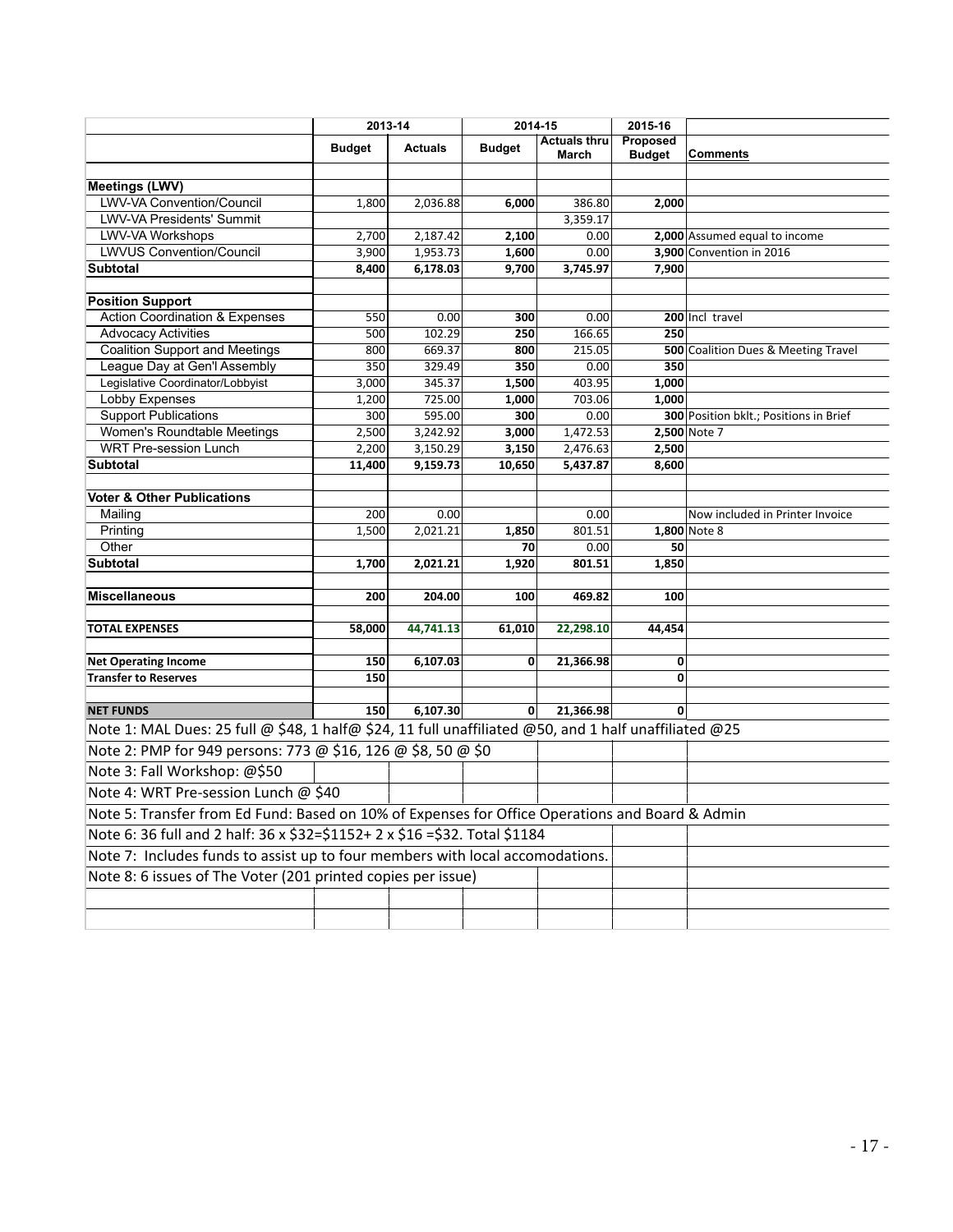# *Nominating Committee Report 2015-2017*

The following nominations for LWV-VA Board are submitted for League member consideration and approval during the LWV-VA 2015 State Convention:

### **Officers**:

| Co-Presidents        | Diane Blais      | LWV of Fairfax                  |
|----------------------|------------------|---------------------------------|
|                      | Lois Page        | LWV of Fairfax                  |
| 1st Vice President*  | Sue Lewis        | LWV of Charlottesville Area     |
| 2nd Vice President** | Carol Noggle     | LWV of Prince William Area      |
| Secretary            | Rebecca Shankman | <b>LWV</b> of Montgomery County |
| Treasurer            | Pat Hurst        | LWV of Charlottesville Area     |
|                      |                  |                                 |

#### **Directors:**

| Arrangements            | Lynn Johnston         | LWV of Richmond Area        |
|-------------------------|-----------------------|-----------------------------|
| Communications          | Ron Page              | LWV of Fairfax              |
| Membership              | Linda Garvelink       | LWV of Falls Church         |
| Program                 | <b>Frances Schutz</b> | LWV of Charlottesville Area |
| <b>Public Relations</b> | Adarsh Trehan         | LWV of Fairfax              |
| Voter Services          | Maggi Luca            | LWV of Fairfax              |
|                         |                       |                             |

## **Nominating Committee:**

| Chair  | TBA            | LWV of                          |
|--------|----------------|---------------------------------|
| Member | Mileva Hartman | LWV of Arlington                |
| Member | Carol Linker   | <b>LWV</b> of Montgomery County |

\* Leadership Development

\*\* Legislative Coordinator

# **Respectfully Submitted,**

2015 Nominating Committee - Mary Houska, Diane Blais, Ellen Salsbury, Sue Lewis, Margaret Hardy; 5/29/15

# *Nominee Biographies*

# **Officers**

# **Dianne Blais, Co-President**



Dianne has been active in the League for 15 years. She served on the Fairfax LWV Board for several years. She chaired the Redistricting Committee for the Fairfax LWV and then she chaired the LWV-VA Redistricting Study. She has served on the LWV-VA Board. Dianne, a mother of four, was a church organist, PTA president, Girl Scout leader and an emergency foster mother to over 100 children. She served as the Virginia state Co-President of AAUW 2008-10, and she has been an AAUW branch President numerous times. She ran as an independent candidate for the Virginia House of Delegates in 2011 and for the United States Congress in 2014.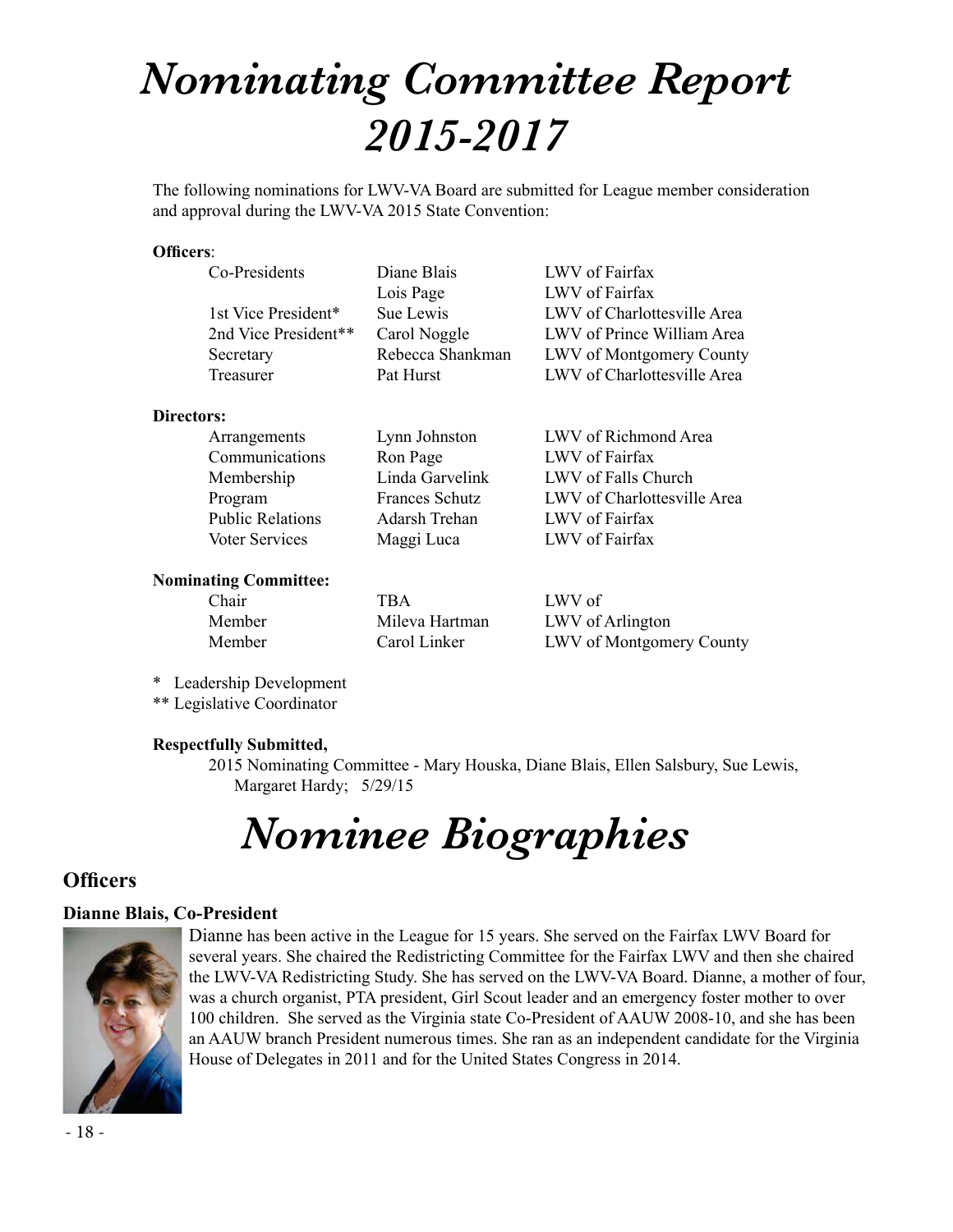# **Lois Page, Co-President**



Lois Page is a graduate of Dickinson College (B.A.) and West Virginia University (M.A.) and has spent many years in the education field, most recently withFairfax County Public Schools. Upon retiring in 2001, Lois worked part time for GWU's Graduate School of Education and Human Development doing teacher training, and later with a program in GWU's School of Media and Public Affairs assisting scholastic media programs, principally in the District. She retired last year. Lois first joined the League in Harrisburg, PA, and has been a member also in Syracuse, NY, and Hightstown, NJ. She has served as chair for the Fairfax Station Unit of the LWV Fairfax Area for a number of years, Program Chair for 5 years, and just completed her fourth year as Secretary to the LWVFA Board. She has served on the Board of LWV-VA for two years as *Virginia Voter* Coordinator.

# **1st Vice President, Sue Lewis** (Leadership Development)



Sue Lewis has been a League member since 1967 (joined in Arkansas), retired Financial Advisor (UBS, PaineWebber and A. G. Edwards). LWV State Board in Arkansas and Virginia (served as Voter Service Director, Action Director, Membership Director), 1st VP (2011-2015); State Coordinator for LWVUS MLD (Membership and Leadership Development) program; past local league President, (LWV-Charlottesville/Albemarle County and Camden, Arkansas); current VP Charlottesville Area League. Her interests include Membership & Organization, Voter Service, Budgets, By-laws, Education and Women's Issues. Former Charlottesville Planning Commission chair; Sorensen Institute for Political Leadership fellow, graduate of the Leadership Charlottesville program, JABA Board, active member of Wesley Memorial United Methodist Church, member of several United Methodist Church boards.

# **2nd Vice President: Carol Noggle** (Legislative Coordinator)



Carol has lived in Gainesville, Prince William County, since 2004 and, previously, in other parts of Virginia and the U.S. depending upon her husband's U. S. Marine Corps assignments. A Registered Nurse several decades ago; she is a graduate of American University and taught elementary school for 10 years in Arlington County. She has been a leader in local, state-wide, and national positions in a youth equestrian group (U.S. Pony Clubs) for 30 years, receiving the USPC Founders' Award in 2013. She is a Charter member in the Virginia Prostate Cancer Coalition and she has worked as a Red Cross volunteer for ten years in an oncology clinic at the Bethesda Navy Hospital. Carol has served as the LWV-VA Legislative Coordinator at the General Assembly for the 2011, 2014 and 2015 sessions. She was Chair of the Prince William Area MAL Unit from July 2011 to July 2013. The Prince William MAL converted to League status in 2013 and

Carol has been its president since then.

#### **Secretary: Rebecca Shankman**



Rebecca Shankman is a retired elementary school teacher. She volunteers as a Court Appointed Special Advocate (CASA) in Pulaski and Montgomery Counties as well as Radford City. Rebecca has been active in politics for several years representing Radford City at the state and local levels. She is a member of the League of Women Voters of Montgomery County. Rebecca moved to Roanoke in the summer of 2014. She wholeheartedly supports the nonpartisan goals and ambitions of the League of Women Voters. She is dedicated to promoting the ideals of this organization and hopes to work with others to reestablish a previous LWV in Roanoke.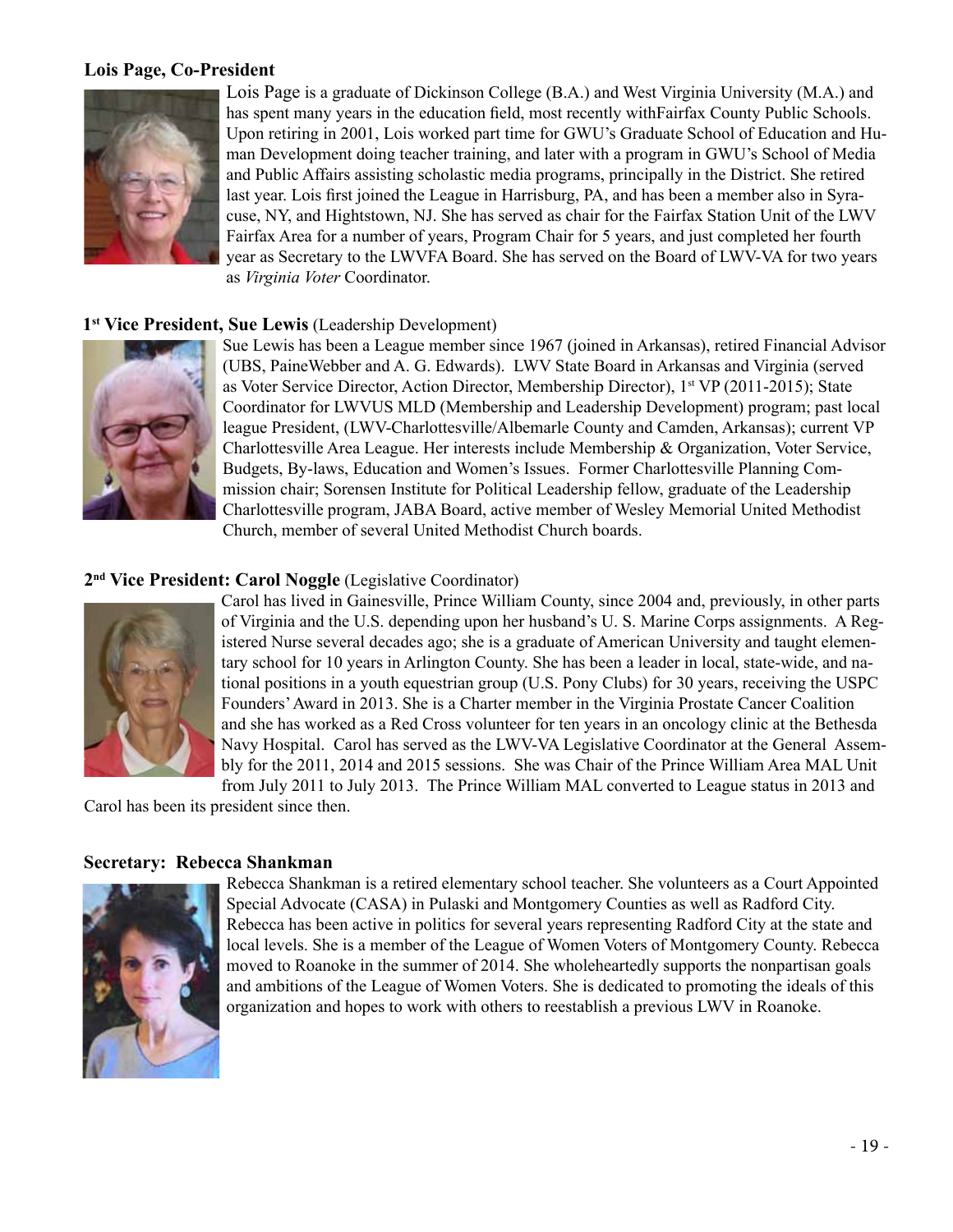# **Treasurer: Patricia Hurst**



Pat has been a member of the LWV of the Charlottesville Area for six years. During that time, she has served as President, Treasurer, and Secretary for the local league. She retired from a 40-year career in computer software engineering which began at NASA Langley in Virginia and ended with the SBA in Washington D.C. In between she worked for various companies in California, Georgia, New York, and London. As an instructor in software engineering, she travelled extensively in the US and other countries. For the past fourteen years, she has owned and actively managed multifamily properties. Pat has two daughters who live in upstate New York and five grandchildren.

# **Directors**

#### **Lynn Johnston (Arrangements)**



Lynn Johnston served two previous terms as Arrangements Chair, in 2009-2011, under President Olga Hernandez and in 2011-12, under President Lynn Gordon. Both terms were demanding but exciting years and because of this greater involved experience, I look forward to working with the new slate of officers on the upcoming term. My bio includes a rich family life, a marriage of 48 years, with 3 grown children and 6 grandchildren. My paid profession has always been in Eye Clinics as an ophthalmic tech, and now I am an active volunteer at the CrossOver Ministries Clinic for uninsured and I have done other urban and overseas missions. My other big volunteer hat is for the Interfaith Council, as former president, and now an active board member. I remain deeply involved in the activities of the League of Women Voters, Richmond Metro Area, and now serve as Healthcare Chair and also on the Healthcare for All Virginians

Coalition. We are also involved in the many activities of our church and community.

#### **Ron Page (Communications)**



Ron joined the Fairfax Area League in 2007 and has been the editor of the *Fairfax VOTER* for seven years. In September of 2013 he took over as the editor of *The Virginia Voter*. For the past two years he has been coordinating the materials posted on the LWV-VA website and ConstantContact. After 38 years with the U.S. Department of Agriculture's Natural Resources Conservation Service he retired to become a volunteer with several nonprofit organizations. A graduate of Dickinson College in Carlisle, Pa and West Virginia with degrees in geology, Ron worked on flood control, rural development and disaster recovery activities. He is married with three girls and seven grandchildren ranging in age from 5 to 21 years of age. Besides volunteering, his hobbies include golfing, kayaking, crossword puzzling, and reading.

# **Linda Garvelink (Membership)**



Linda Garvelink is an active volunteer and dedicated to the mission of the League of Women Voters. She currently serves as vice president for the League of Women Voters of Falls Church; she chaired the LWVFC's Privatization (2012) and the Agriculture Update (2013) Consensus study groups. From 2012-2014, she was the LWVNCA director of programs; she currently serves on the LWVNCA nominating committee (2015-2016). In 2014, she served on the LWV-VA committee that established the criteria for the Democracy in Action Awards program. She is a LWV-VA Membership & Leadership Development (MLD) State Coach for LWV-Prince William County (2014-present) and for LWV-Loudoun County (2013-present). Linda holds BBA and MBA degrees in finance from George Washington University. After a 30+ year career in banking, she retired to serve as the spouse of the U.S. Ambassador to the Democratic Republic of Congo (2007-2010). Linda and her husband Bill have called Virginia home since 1976 and have lived in Falls Church City since 1979.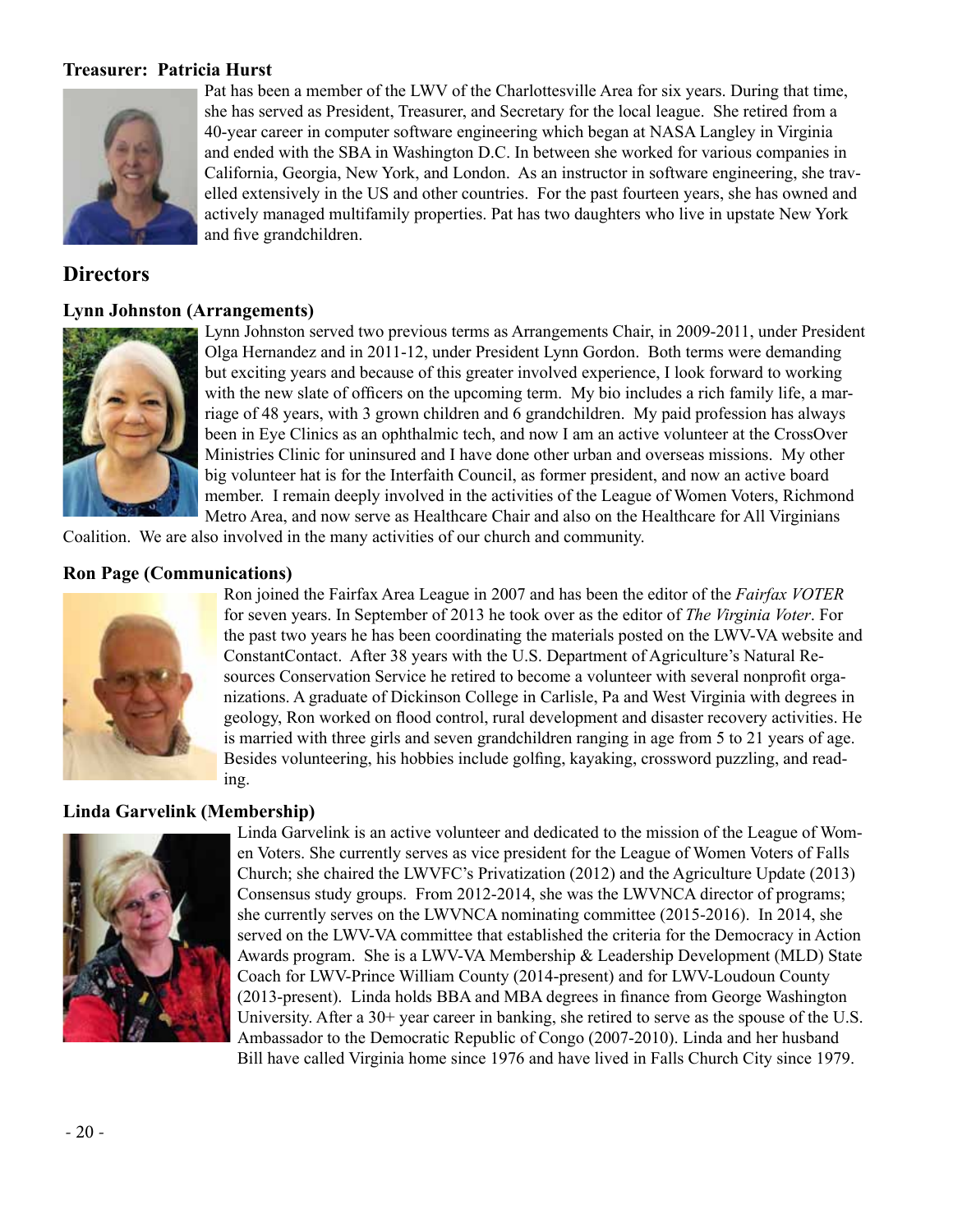# **Frances Schutz (Program)**



I joined the LWV in 1972, after moving to Michigan from graduate school and teaching in the Lehigh Valley of PA. I was a member of Michigan Leagues until we moved to Virginia in 1981 and I 'transferred' my membership to the Charlottesville/Albemarle County LWV. When we moved to Fluvanna, I was among the early joiners of the LWV Fluvanna County, which later merged with the LWVCA to become the LWV of the Charlottesville Area. I have held many different League 'hats' both when I was in the smaller Leagues and when I've been in the larger ones including co-president, secretary, treasurer, newsletter editor, voter service chair, membership chair, and finance chair. I have been active on these committees: Natural Resources, International Relations, and Women's Issues. I was an employee of the LWVCA for 16 years [1993-2009], and of the LWV-VA for four [2003-2007]. Other

interests & activities include Society of Friends; Charlottesville Women's Choir; past Assistant Voter Registrar in Fluvanna Co., currently volunteering in that office; gardening; sewing; reading; being out-of-doors [including being an Adopt-A-Highway volunteer]; grand-parenting.

## **Adarsch Trehan (Public Relations)**



Adarsh Trehan is currently serving as the Publicity Co-Chair of the Fairfax Area League and has been a LWVFA member for a few years. She is a member of: the Kennedy Center International Committee for the Arts, the Gerald R. Ford School of Public Policy Advisory Committee of the University of Michigan, and the American Association of University Women. Her previous volunteer experience includes working with Head Start and kindergarten students and with hospice patients. Her work experience includes stints as a college professor, research analyst at the MITRE Corporation, and information technology planner. She is a graduate of Philippine Women's University, (B.A in Social Work), University of the Philippines, (M.A. in Public Administration), and the University of Michigan (M.A. Political Science).

# **Margaret (Maggi) Luca (Voter Service)**



Maggi Luca has been a member of the LWV since 1965. Joining the League, first in Williamsburg, VA, moving to Leagues in Maryland, California, and then, finally, to Fairfax in 1978. She feels the LWV was, and is, the most important way to be involved in your community. Maggi was the Secretary of the Fairfax County Electoral Board from 2002-2011. When she retired from Fairfax County Government, she again became an active member of LWV-FA and chose to edit Facts for Voters because she valued the publication so much as an election official. Maggi grew up on Long Island in Lynbrook, NY, graduated from Lynbrook High School, and from Duquesne University with a Bachelor of Education. She taught school for over 20 years. The she served as Chief of Staff on the Hill and as a legislative aide for two Senators in the General Assembly. She has been on several State and

County Boards and Commissions.

# **Nominating Committee**

# **Mileva Hartman**



Mileva Hartman is a 30-year active member of the Arlington League. She has served as Secretary, Vice-President, Publicity Chair, and a National Convention Delegate, as well, as on several Nomination Committees for the local league. She is a retired Navy Captain, and a recently retired Program Analyst from the National Science Foundation. Mileva enjoys reading, traveling, cooking, as well as being active in civic affairs.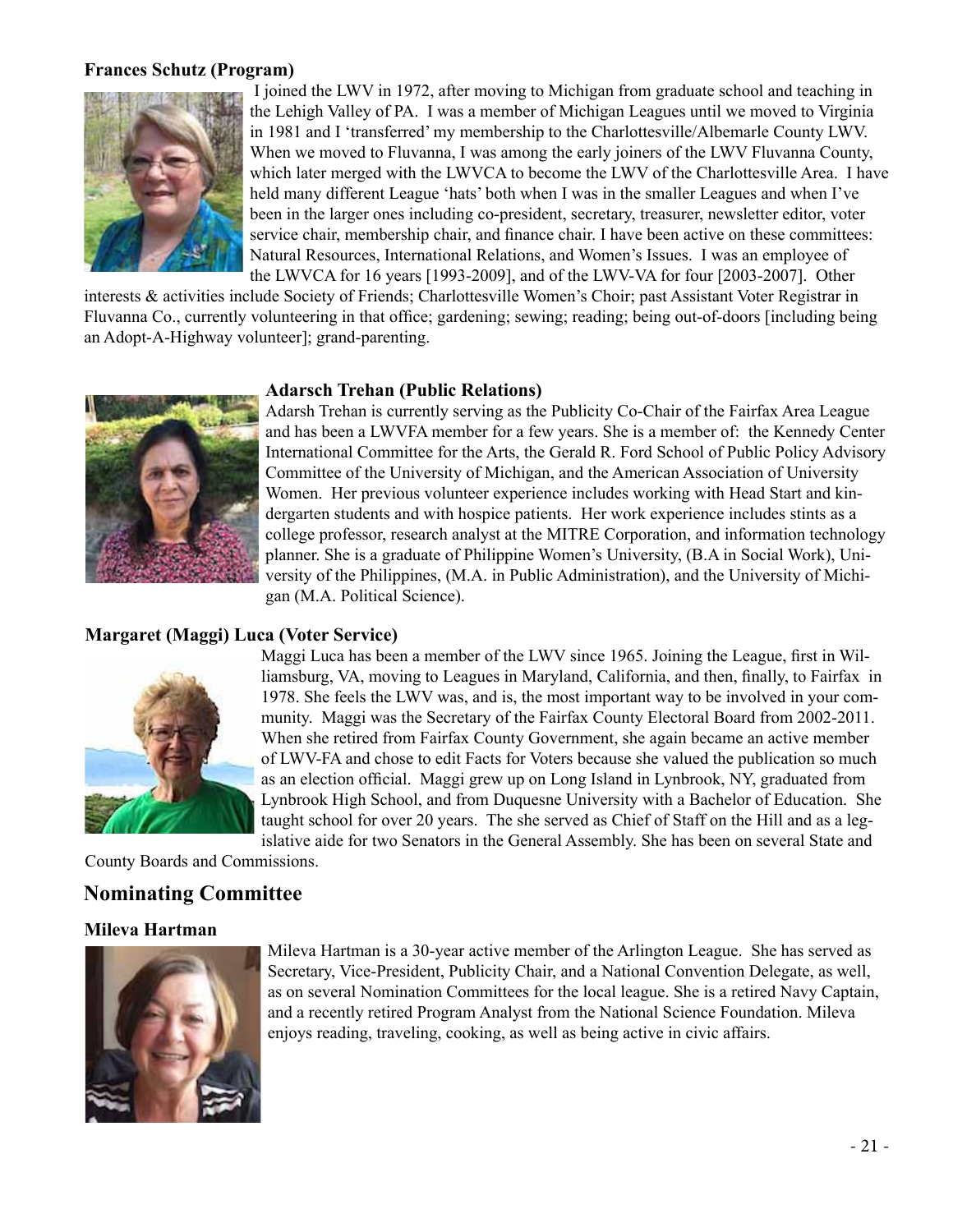# **Carol Linker**



Carol was born in Los Angeles, CA, the daughter, granddaughter and niece of Leaguers, thus my activism comes naturally. However, due to raising two children and frequent moving, I didn't become a member of the LWV until moving to Vienna, VA. There, I became active in Voters Service, registering voters, Condo Elections, and various Studies. I was privileged to serve on their Board, but was forced to resign due to my husband's illness and subsequent move to Blacksburg, VA. Following the loss of my husband I became a member of the Blacksburg League, serving on its Board and on the Voter Service Committee.

**Chair:** *We do not have a nominee for Chair of the Nominating Committee. We hope to find a nominee before the Convention.*



# *LWV-VA ByLaws Dealing with Program*

# **ARTICLE X. Principles and Program**

**Sec. 1. Principles.** The governmental Principles adopted by the national convention and supported by the League as a whole constitute the authorization for the adoption of program.

**Sec. 2. Program.** The program of the LWV-VA shall consist of action to implement the Principles and those state governmental issues chosen for concerted study or concurrence and action by the convention or, if recommended by the board, the council. Information on governmental issues designed for member information and education may be prepared and disseminated by the board at any time.

# **Sec 3. Program Adoption**.

**a.** LWV-VA committees and task forces, local League boards, and voting members of the LWV-VA may make recommendations for new issues for study, amendment or elimination of current LWV-VA positions, or concurrence with a new support position. Recommendations must be submitted to the state board at least three months before convention or council.

**b.** Any such League board, LWV-VA study committee, task force or voting member shall send to the board accompanying background information on the issue proposed for study, concurrence, amendment or action, including the timing, need and importance of the issue for study or action, and the rationale for seeking the proposed form of obtaining member agreement.

**c.** The board shall consider all properly submitted recommendations and formulate a proposed program, which shall be sent to the presidents of local Leagues and ILOs and to the chairs of member-at-large units at least four weeks before convention or, if the board recommends, the council.

**d.** The convention or council shall adopt or amend the program proposed by the board by a majority vote of those present and voting.

**e.** A program recommendation properly submitted by the deadline but not proposed by the board may be adopted by the convention only if its consideration is ordered by a majority vote of the convention and the proposal receives approval by a three-fifths vote of the convention delegates present and voting at a subsequent session of the same meeting.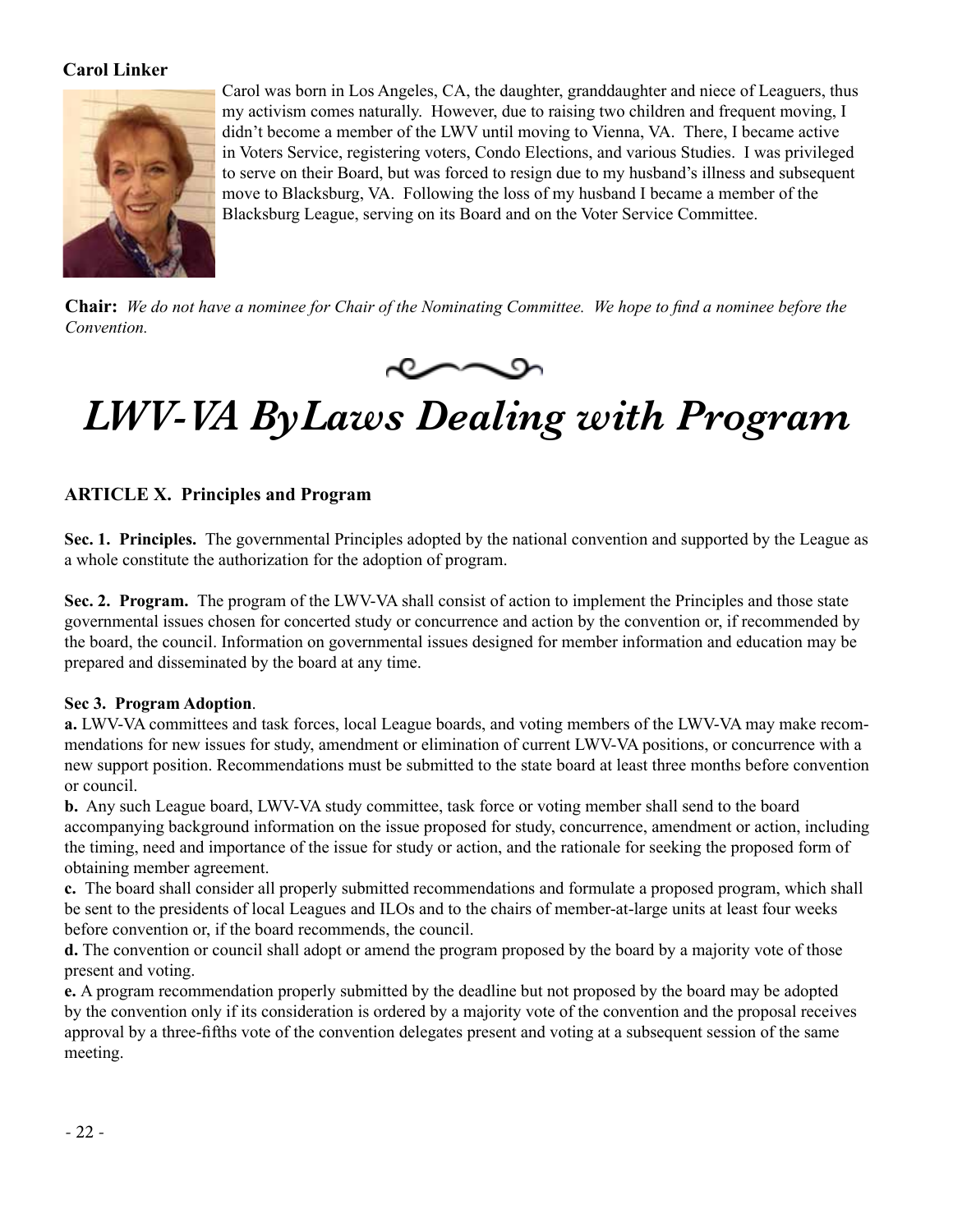**Sec. 4. LWV-VA Program Support Positions**. After the LWV-VA board approves new or amended positions for inclusion in LWV-VA program, they become the LWV-VA's positions and the basis for action on the issue. Changes to the positions may be made by the convention or council according to the procedures and limitations described in this Article.

**Sec. 5. Program Action.** Local Leagues may act only in conformity with, not contrary to, the positions taken by the LWVUS or the LWV-VA. Action on state governmental matters on the basis of local positions should be undertaken only after consultation with the state board. Members may act in the name of the LWV-VA only when authorized to do so by the state board.

(From LWV-VA Bylaws (as amended on June 2, 2013)



# *Recommended and Non-Recommended Programs for 2015-2016*

# **Local League Response**

Program proposals were received from Charlottesville, Fairfax, Falls Church, Lynchburg, Prince William, Richmond, and Williamsburg local Leagues. The local league(s) making the proposal is identified in parenthesis.

# **Recommended**

A study items suggested by more than one league:

# **Proposed Study of Impacts of Fracking in Virginia**

Reason for Study of Fracking: The current LWVVA natural resource positions do not address recent developments in Virginia of hydraulic fracturing ("fracking") and energy pipelines. Fracking affects health as well as natural resources. Fracking and pipeline effects go beyond the current LWVVA positions. The effects should be included in Virginia positions and in the background/history.

The scope of the study may include: Impacts of water withdrawal on ground water and surface water supplies; impacts of inadequate treatment of wastewater from fracking on drinking water; health, safety and ecological effects of natural gas pipeline and/or rail transport of shale oil through Virginia

Members from Charlottesville and Williamsburg local Leagues were identified to serve on committee to work on fracking. Motion passed unanimously. Proposed Committee Members: (LWV-CVA: Lena Seville, Sharon Beeler, Susan Roberts. LWV-WA: Doug Wood, Sue Delos)

# **Not Recommended**

- (1) Major expansion or restudy Women's Rights. **Reason:** Members of a study committee were not identified. Comment PW: Review the definition of marriage, review current trends in marriage and marriage laws, determine whether or not equal rights and non-discrimination (e.g. in jobs and housing) are mandated in VA law. Review adoption practices and laws. Comments CVA: Review current national trends which expand the definition of marriage and civil unions between same sex couples. Position should be expanded to support policies that address prevention of sexual assault, support/treatment for victims of sexual assault, and treatment/education for perpetrators of sexual assault. (LWV-CVA and PW)
- (2) Major /minor expansion Mental Health. **Reason:** Members of a study committee were not identified. (LWV-CVA, Fairfax, Falls Church, and WA)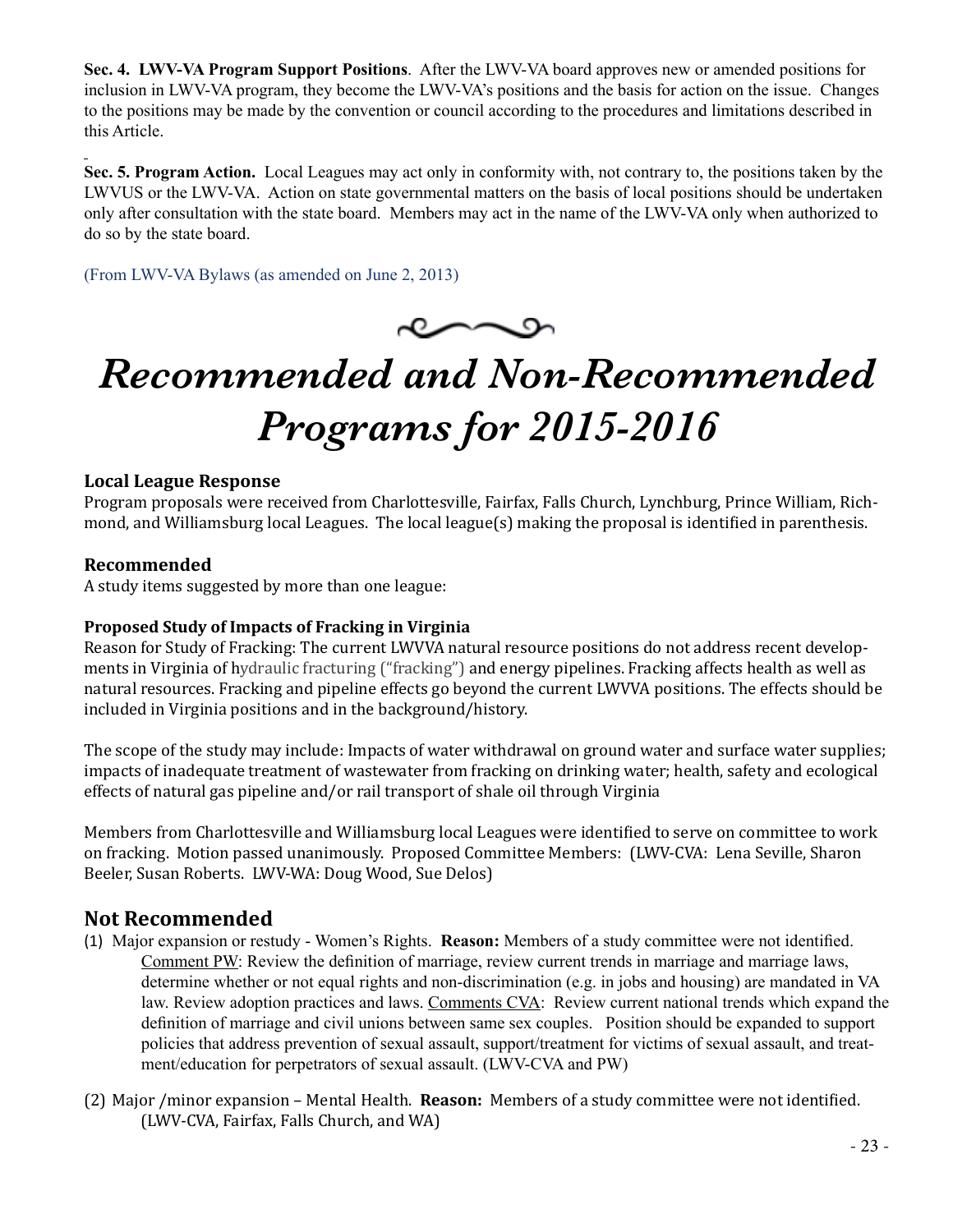- (3) Reapportionment/redistricting passed over. **Reasons:** Proposals appeared to be more action oriented than position oriented. Moreover, pending Court cases may change the potential alternatives. (LWV-Fairfax and WA)
- (4) Election laws passed over for minor expansion. **Reason:** the proposals were action oriented toward advocacy, rather than program change. (LWV-CVA and Lynchburg) Comment Lynchburg**:** Election Laws: to allow for lobbying in favor of wider opportunities to get photo ID ; Comment CVA: Support measures to ensure the availability of voter registration and to encourage and facilitate increased voter participation in elections, including: … an adequate number of voting machines …
- (5) Vote centers **Reason:** issue identified by local league is a program editing issue, rather than a position change. However, reference to vote centers was added to full position –see minor edits below. (LWV-CVA)
- (6) Adult domestic violence passed over. **Reason**: narrow subject more appropriate for edit of current position. (LWV-CVA)
- (7) Uranium mining **Reason:** was already considered, discussed, and voted upon at 2014 Council. (LWV-RMA). See Appendix 1 for the comparison between the adopted position and the position recommended by LWV-RMA.

# **Minor Edits**

- (1) Election Laws proposed reference to Department of Elections and State Board of Elections in positon. **Action:** Therese Martin reviewed Election Laws position and concluded that the position should mention both Department of Elections and State Board of Elections. Vote Centers were also cited in both positions. Edits to full position and position in brief were completed in April 2015. (LWV-CVA)
- (2) Fiscal Policy –proposed minor edit to remove "opposition to constitutional or statutory limits on state/ local government spending or revenue sources." Comment CVA: Other bullets are affirmative items, this is negative. We did not think a fiscal policy would include what the policy would be opposed to but would include only items that are part of policy. **Action:** Passed over. **Reason:** current position is consistent with state and national program language. (LWV-CVA)

# $\sim$ *Updated Election Law Positions for 2015 In Brief*

# **Government**

## **Election Laws**

Support measures to ensure the availability of voter registration and to encourage and facilitate increased voter participation in elections, including: absentee voting by mail and in-person without a reason; an adequate number of voting machines and trained election officers; the use of satellite voting; split shifts for election officers when needed; and measures that take advantage of technological advances such as online voter registration and the use of electronic poll books. The League also supports the shared funding of statewide registration and voting systems by the localities and the Commonwealth; providing adequate authority and resources to the Department of Elections and the State Board of Elections for oversight and enforcement of laws and standards for registration and elections uniformly throughout the Commonwealth; and the use of secure electronic means to facilitate voter registration and absentee voting for Virginia's military and overseas voters. If a pilot program for vote centers is successful, LWV-VA supports the authorization of these at the option of localities. May 2015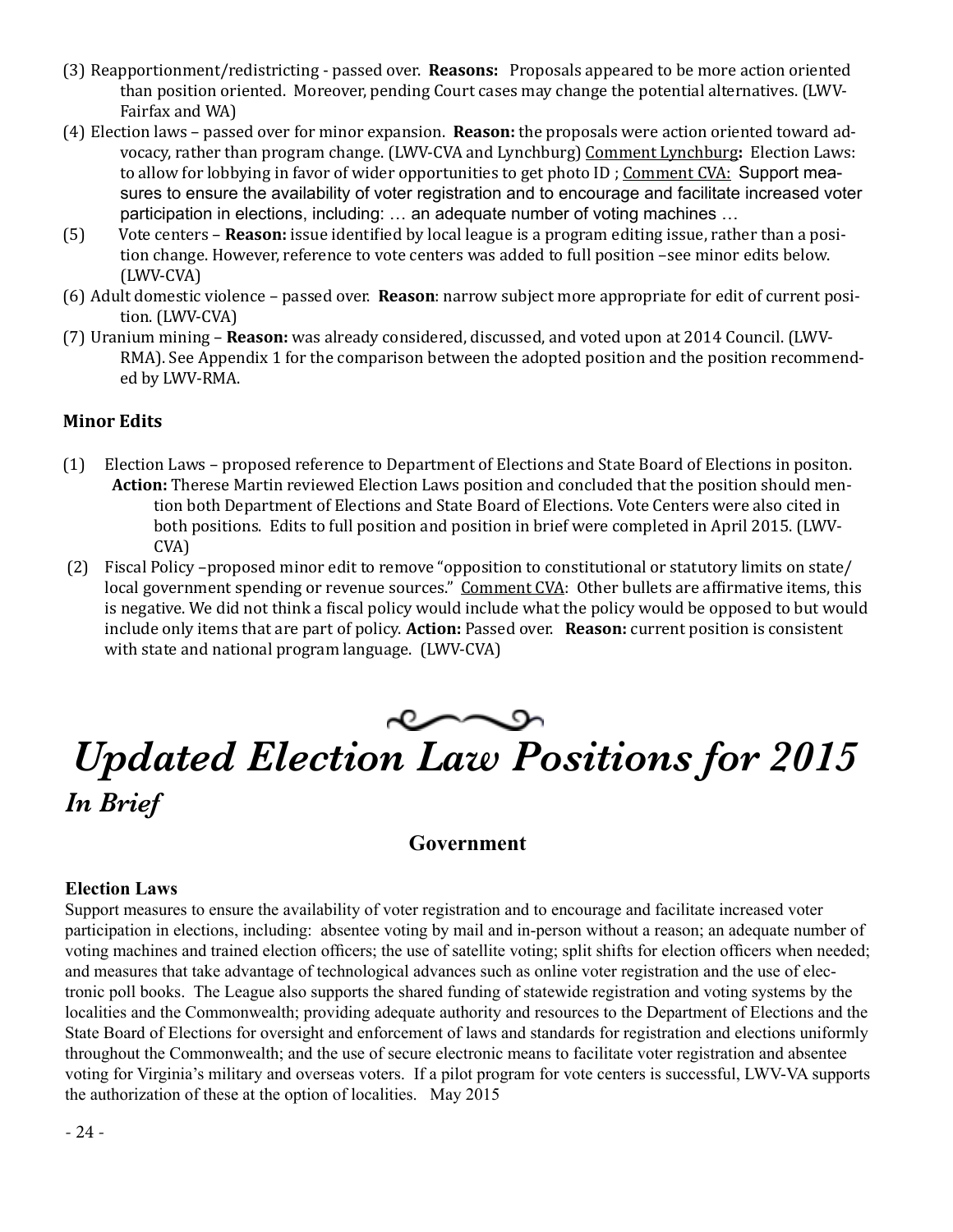# *Full, With History Updated Election Law Positions for 2015*

# **Government**

# **Election Laws**

**Position in Brief:** The League of Women Voters of Virginia believes that democratic government depends on the informed and active participation of its citizens; that voting is a right and responsibility; and that election laws, regulations and administrative procedures should be uniformly designed and applied, and adequately funded to facilitate and increase voter participation throughout Virginia.

Specifically, the League supports measures to ensure the availability of voter registration and to encourage and facilitate increased voter participation in elections, including: absentee voting by mail and in-person without a reason; an adequate number of voting machines and trained election officers; the use of satellite voting; split shifts for election officers when needed; and measures that take advantage of technological advances such as online voter registration and the use of electronic poll books. The League also supports the shared funding of statewide registration and voting systems by the localities and the Commonwealth; providing adequate authority and resources to the Department of Elections and the State Board of Elections for oversight and enforcement of laws and standards for registration and elections uniformly throughout the Commonwealth; and the use of secure electronic means to facilitate voter registration and absentee voting for Virginia's military and overseas voters.

# **The League's History**

When it was reestablished as a state League in 1947, the LWV-VA adopted as its first study, "simplification and improvement of election laws to facilitate and increase registration and voting". Virginia required a poll tax as a prerequisite for voting at that time. During the 1940s, the League opposed the poll tax and other restrictive voting procedures.

In 1965, the League arrived at a position in opposition to the Freeholder Amendment to the Virginia Constitution, which would have limited voting on bond issues to property owners. Virginia had come under Section 5 of the Federal Voting Rights Act in 1965 because the state had a literacy requirement and less than 50% of its voting age population had voted in the 1964 presidential election. The League modified its position in 1967 to seek elimination of the literacy requirement, calling instead for some other means of identification for those unable to sign.

LWV-VA decided to restudy election laws in 1973. The study considered both voter registration and absentee voting (position adopted in 1975). Arguing against the notion that expanding registration opportunities constituted an illegal "solicitation" of voters, the League asked that Virginia law require election officials to make available and publicize expanded voter registration opportunities throughout their communities and the state. It also asked that election officials carry out a voter outreach program, consider other systems of voter registration, and administer election laws uniformly across the state, including the interpretation of domicile and abode for voter registration. The League stated that the emphasis of absentee voting provisions should be the expansion of opportunities to vote and supported what was later called "no-excuse absentee voting". Although the League recognized the need to prevent fraud, it believed it is best prevented by proper administration of the law rather than by tightening the law to restrict voting opportunities. Later in the decade, concurrence was taken on two topics: party identification of all candidates on the ballot (1977), and payment by the state of the costs of a recount in a close election (1979). Legislation was subsequently adopted by the Virginia General Assembly on these two issues, and League members did not indicate a need for further change during the 2009-11 study.

In May 1993, Early Voting was adopted as a state study to determine the feasibility of extending the voting period in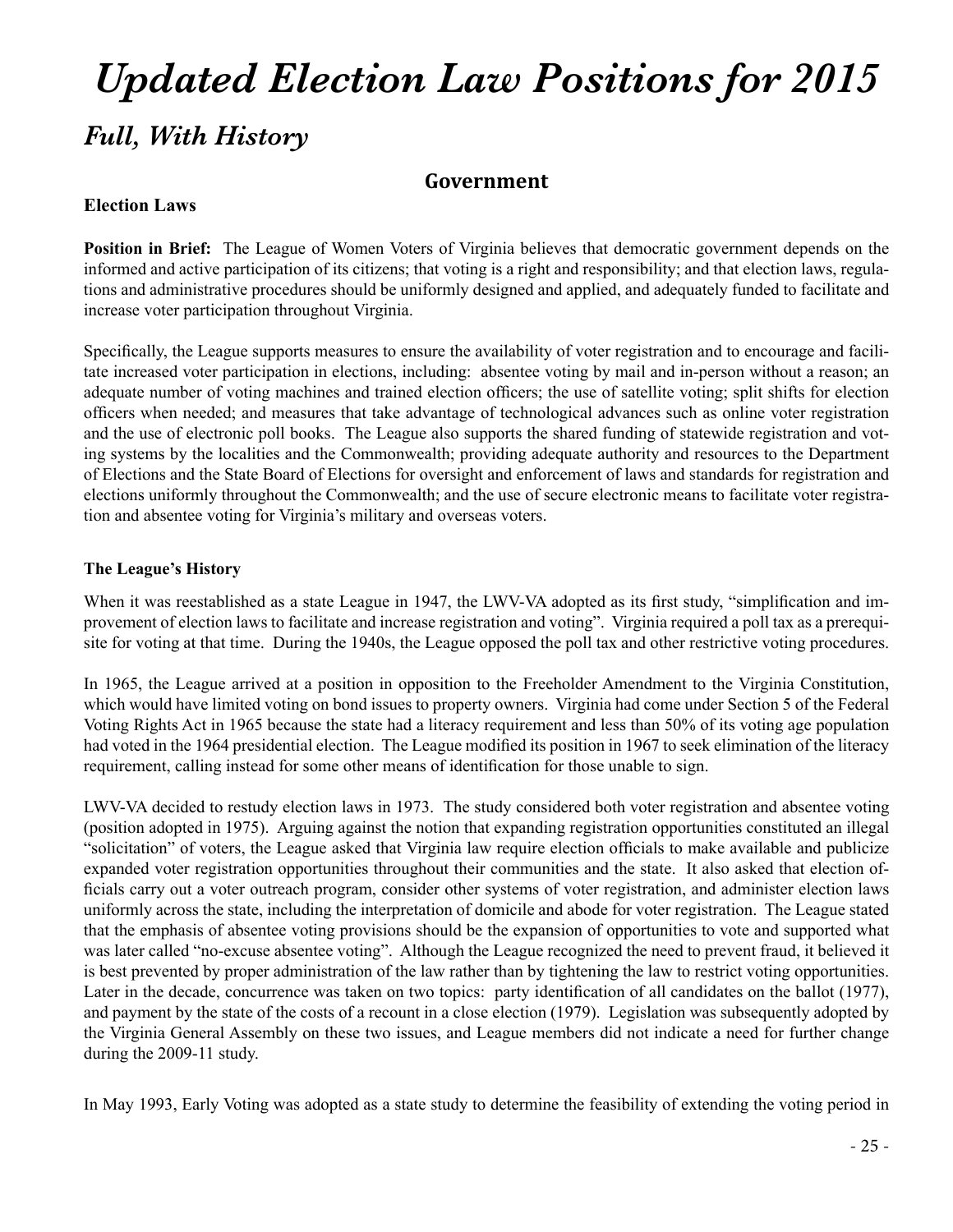Virginia. With the imminent introduction of the National Voter Registration Act, popularly known as "motor voter", it seemed an opportune time to consider other methods to make voting easier. Early voting was defined as a procedure used to permit voting by mail or in person on days other than Election Day. As a result of the study, the League adopted positions supporting the extension of the voting period up to one month, the ability of qualified voters to vote on Saturdays and Sundays, and early voting in person without specifying a reason. The State Board recommended a review of current state positions during the 1999-2001 biennium, at which time it combined the Election Laws and Early Voting positions.

The 2009 Convention adopted a restudy of election laws, particularly because of the enactment of national legislation, such as the National Voter Registration Act (NVRA), Help America Vote Act (HAVA), Uniformed and Overseas Citizens Absentee Voting Act (UOCAVA), and the Military and Overseas Voter Empowerment Act (MOVE), since the League's earlier studies. The study was handled in two parts, with voter registration and management considered during the first year and elections during the second year. Two lengthy studies were prepared and posted on the League's web site so that the same information would be available to all League members in Virginia. Due to confusion about the relationship of "early voting" to "absentee voting" and the Virginia Code and General Assembly's use of the latter term, it was used in the study's consensus questions and materials. The LWVUS has national positions on issues such as opposition to requirements for photo identification and other measures that restrict access to registration and voting, and support of voting systems that are secure, accurate, re-countable, accessible, and provide a voter verifiable paper trail. Therefore, those topics were not covered in the study and are not specifically addressed in the current LWV-VA positions. In 2013, the LWVFA proposed a concurrence statement of support for vote centers, which was adopted at the LWV-VA convention that year.

## **The League's Position**

The League of Women Voters of Virginia believes that democratic government depends on the informed and active participation of its citizens; that voting is a right and responsibility; and that election laws, regulations and administrative procedures should be uniformly designed and applied, and adequately funded to facilitate and increase voter participation throughout Virginia.

#### **Role of the Commonwealth**

Funding the cost of maintaining a statewide system of voter registration, and providing equal and easy access for voting throughout Virginia, are responsibilities shared by the Commonwealth and local governments. The Commonwealth should provide additional funding where localities are financially unable to support an accessible and well-managed election system.

The Department of Elections and the State Board of Elections must be given adequate authority and resources to: enforce election laws and mandatory standards for local election offices; encourage best practices in registration and elections management, especially in training election officers and officials; provide adequate oversight of registration and elections at locality and precinct levels; and oversee implementation of election laws, regulations and policies to ensure their consistent application across the Commonwealth.

# **Registration**

Because the system of voter registration affects voter turnout, and because federal legislation has extended the availability and ease of voter registration in Virginia,

- $\triangleright$  Voter registration opportunities must be available, by mail and in person, consistently throughout the Commonwealth;
- $\triangleright$  A uniform system of voter registration is required to facilitate voting and prevent fraud; and
- $\triangleright$  Additional measures should be adopted to increase the availability of voter registration, especially those that utilize technological advances or provide cost savings, including:
	- o Online voter registration,
	- o Reducing the interval between the registration deadline and Election Day to the smallest number of days consistent with effective elections management, and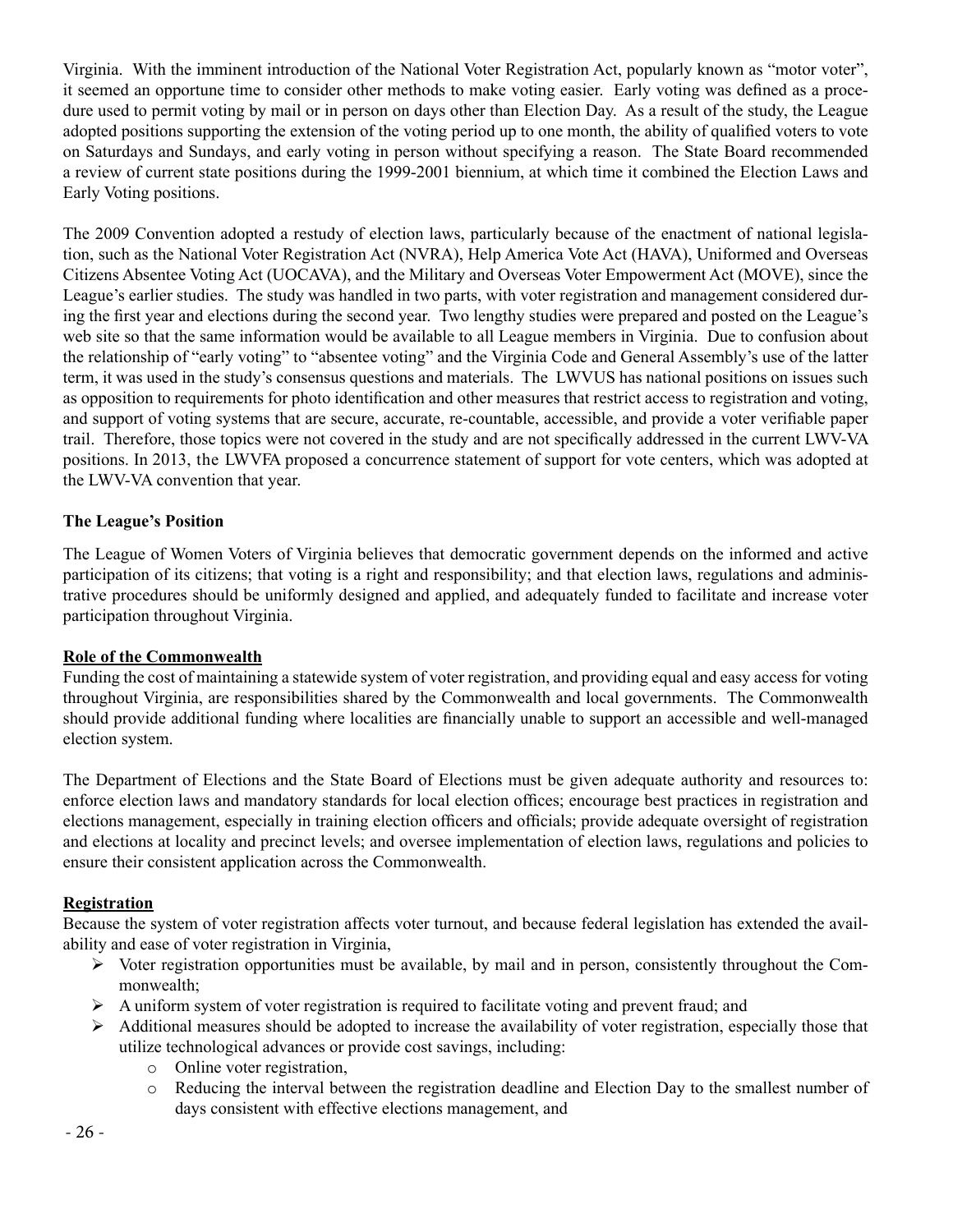o Same-day registration at county and city central election offices.

In defining domicile and abode to determine residency for purposes of registration, a statewide policy should be applied and enforced to ensure:

- $\triangleright$  Uniform interpretation
- $\triangleright$  Broad construction
- $\triangleright$  Presumption of intent
- $\triangleright$  Consistent application.

Voter registration by political party should not be adopted in the Commonwealth.

# **Elections**

Election laws must be designed to facilitate voting and encourage participation of a large percentage of citizens in all elections. To this end, laws, policies and procedures affecting the voting process should be applied consistently in all parts of the Commonwealth, both prior to the election and at the polls on Election Day.

# **Prior to the Election**

The LWV-VA supports:

- $\triangleright$  Legislation to allow all registered voters to vote absentee prior to Election Day without specifying a reason. Both choices– voting in person or by mail-- should be offered. (This no-excuse absentee voting is sometimes called "early voting".)
- $\triangleright$  The use of satellite voting facilities, in areas where distance or inadequate transportation make it difficult for voters to reach a central election office for in-person absentee voting;
- $\triangleright$  The provision by all localities of evening and weekend voting hours at central and satellite offices, for several weeks before general elections;
- $\triangleright$  The use of electronic means for submitting absentee ballots by military and overseas voters if it can be accomplished while maintaining ballot security and integrity; and
- $\triangleright$  A pilot program of all-mail voting to test its use in some elections.

# **At the Polls**

The following should be required throughout Virginia to ensure an efficient voting process:

- $\triangleright$  Electronic poll books, with back-up paper copies for emergencies;
- $\triangleright$  Appropriate precinct sizes and numbers of voting machines to minimize voting delays;
- $\triangleright$  Well-trained officers of election; and
- Ø Polling places selected to maximize voter participation and near public transportation, wherever possible.

The LWV-VA is concerned that Virginia's polling hours might not be optimal for all areas of the Commonwealth, especially those close to adjacent states, and is concerned about the effect of long hours on officers of election. Split shifts and poll closing specialists should be used in all localities to ease the burden on officers of election, help in their recruitment, and ensure well-managed elections.

Legislation should be enacted to provide authority to the Courts to extend the polling hours in case of disasters and other emergencies that prevent the voters from getting to the polls, and include the provisions needed to ensure fair access to the polls throughout the Commonwealth. (2011)

The LWV-VA supports pilot programs authorizing Virginia's local governing bodies to use vote centers in conducting local (not statewide) primary, special, and May elections when warranted and implemented pursuant to regulations and policies established by the Department of Elections and the State Board of Elections, especially those requiring a determination that using vote centers will not serve to restrict access to the polls or further decrease voter turnout. If proven efficient and effective, the League would support their authorization for continued use at the option of local governing bodies. (2013)

May 2015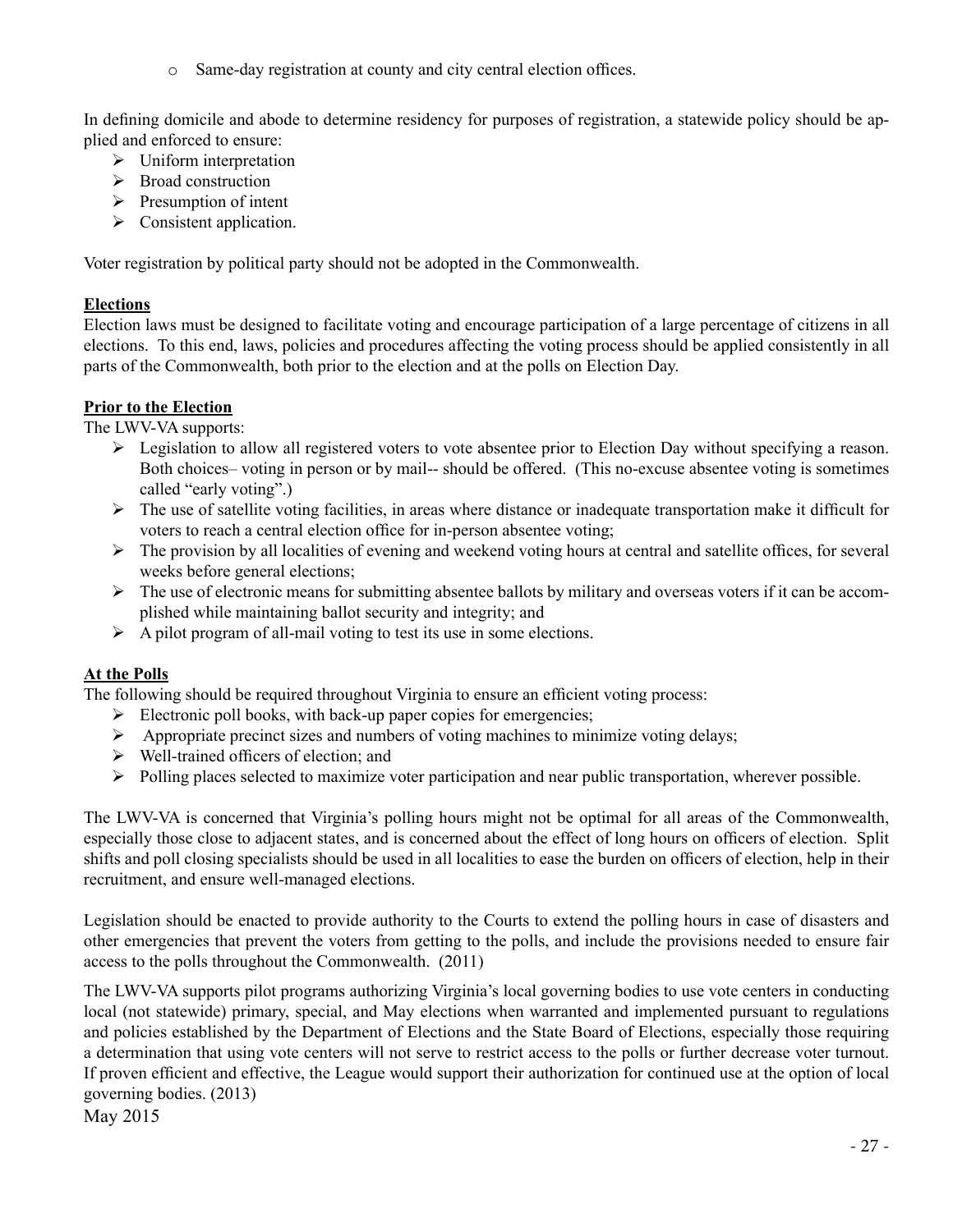# *Resolutions Policy*

Resolutions, other than of a courtesy nature, may be offered by any registered delegate to an LWV-VA state Convention. Delegates are strongly encouraged to submit proposed resolutions together with background material at least three weeks prior to the start of Convention. Submitted material shall include:

- $\triangleright$  Wording for the proposed resolution;
- $\triangleright$  Background material, including both pros and cons for the issue addressed in the resolution;
- $\triangleright$  Explanation of rationale for this form of member understanding and agreement.

If material is not received in time for inclusion in Convention packets, it shall be the responsibility of the proposer to provide review copies for the Resolutions Committee by 2:00 p.m. on the afternoon of the first day of Convention, plus sufficient copies for all delegates, by the start of the Sunday plenary session of the two-day Convention.

#### **Resolutions Committee**

Two weeks prior to Convention, the President of the LWV-VA shall appoint a Resolutions Committee consisting of one member of the LWV-VA Board of Directors and two registered Convention delegates with local or state board experience. The LWV-VA President will name the chair.

#### **Action by Resolutions Committee**

The Resolutions Committee shall meet between the two plenary sessions of the Convention to consider whether the proposed resolutions meet the following criteria:

- $\triangleright$  The resolution is consistent with League Principles and with LWV-VA and LWVUS positions,
- $\triangleright$  The resolution does not circumvent normal League program processes,
- $\triangleright$  The resolution addresses a single, topical issue pertinent to Virginia,
- $\triangleright$  The resolution either (a) requires governmental action at the state level, or (b) pertains to the internal administration of the League, and
- $\triangleright$  The resolution can be implemented using existing League resources.

The maker of the resolution may make a presentation to the committee.

The Resolutions Committee shall make an advisory report of its findings. The chair of the Resolutions Committee shall announce the committee's findings to the Convention at the outset of the Sunday plenary. The committee shall provide a written report to the Secretary.

## **Action by Convention**

Motions to adopt resolutions shall be made at the Sunday plenary, following debate and action on proposed program. Any resolution that has been properly presented to the Resolutions Committee may be moved at that time. The President may rule a motion out of order. The delegates may override, by a two-thirds vote, the decisions of the President regarding the motions. A majority vote is required to adopt a resolution.

# **Samples of Courtesy Resolutions**

# **First Example**

Whereas, After 20 years of wise and diligent services in the headquarters office and in the field for The League of Women Voters, Jane Smith is retiring at the end of this convention; and

Whereas, Her patience, dependability, and dedication have endeared her to all who have worked with her; and Whereas, She has been the source of information for programs of the League for all of us;

Therefore:be it resolved, That the League of Women Voters hereby publicly thank our friend and employee, Jane Smith, for her many worthwhile contributions to the League.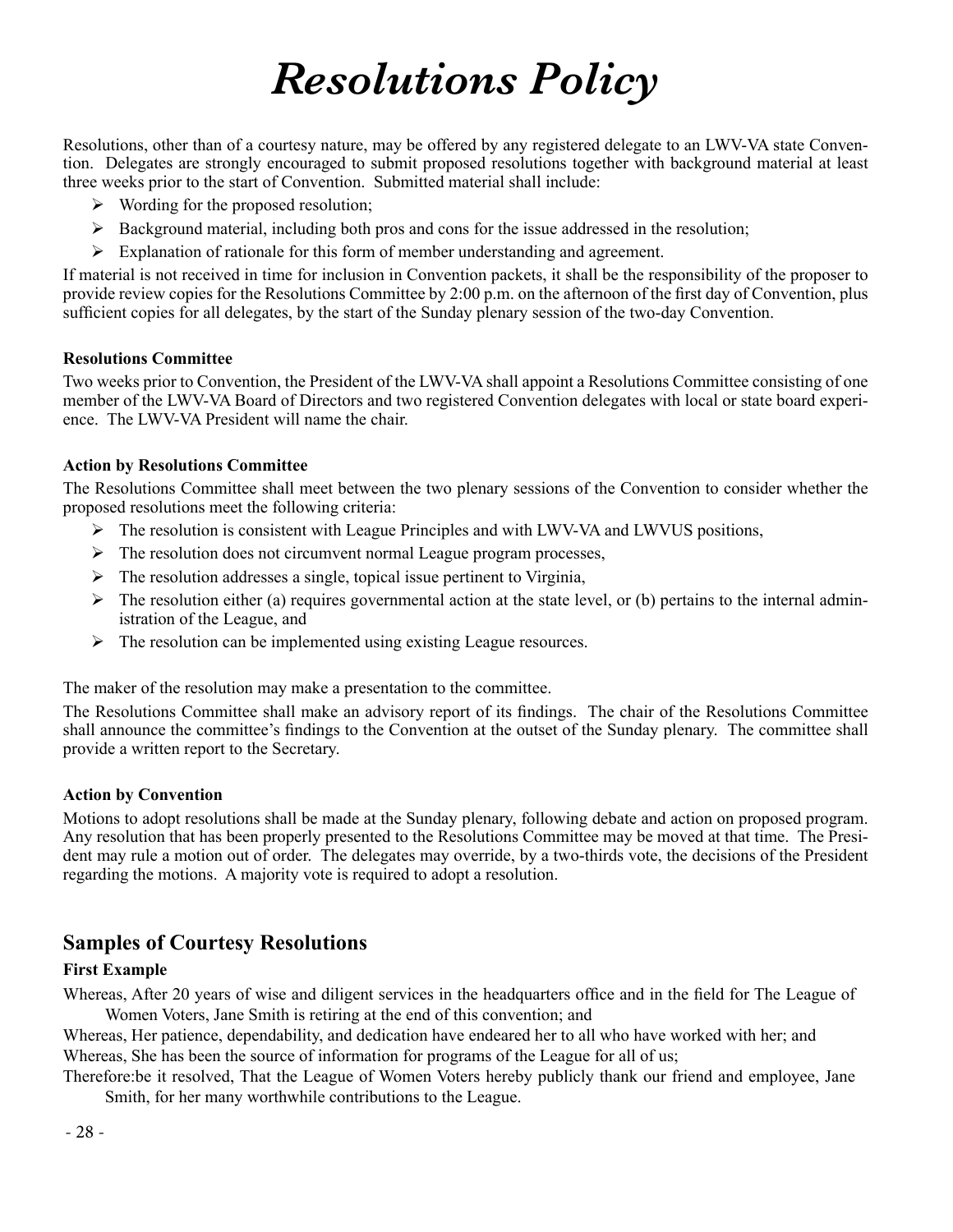## **Second Example**

Whereas, The League of Women Voters has held a most successful convention; and

Whereas, The success of this convention has been brought about by careful planning and effective execution by our officers, committee chairmen, and hostess clubs;

Therefore:

Be it resolved, That this convention go on record as expressing its sincere appreciation to the officers, committee chairmen, and the host League for making this convention a most educational and rewarding experience

*Resolutions*

# **LWVFA Firearms Safety Resolution March, 2015**

Whereas the League of Women Voters of the United States supports regulating firearms for consumer safety;

Whereas studies show that the risk of homicide in a domestic violence situation increases by 500% when a firearm is present;

Whereas Virginia laws lack key measures to help protect victims of domestic violence from firearm injury or death at the hands of their abusers;

Whereas an analysis of publicly reported firearms deaths in the twelve months after the mass shooting in Newtown, Connecticut, showed that at least 100 children across the United States were killed in unintentional shootings and that 2/3 of these unintended deaths took place in a home or a vehicle that belonged to the victim's family most often with guns that were legally owned but not secured;

Whereas analysis of school shootings in the 14 months since the mass shooting in Newtown, Connecticut perpetrated by minors and where the source of the firearm was known, showed that in 75 percent of the shootings the attacker obtained their guns from home, and

Whereas research shows Child Access Prevention Laws are effective at reducing firearm deaths among children;

Therefore, be it resolved that we the representatives of the League of Women Voters of Virginia assembled at the 2015 League of Women Voters of Virginia Convention call upon the board of the League of Women Voters of Virginia to advocate strongly for laws at the state level that more effectively prevent domestic abusers and stalkers from purchasing, accessing or possessing firearms and laws that require adults to bear the burden for the injury, death and damage that results when a child accesses an unsecured or improperly secured firearm.



# *Concurrence Policy and Procedures*

Concurrence is the act of agreeing with a statement or position. A decision-making technique used by the League for some time, concurrence can work in several ways. Groups of League members or League boards can concur with (1) recommendations of a resource committee, task force or unit group; (2) decision statements formulated by League boards; or (3) positions reached by another League or Leagues. (League Basics 9-17.)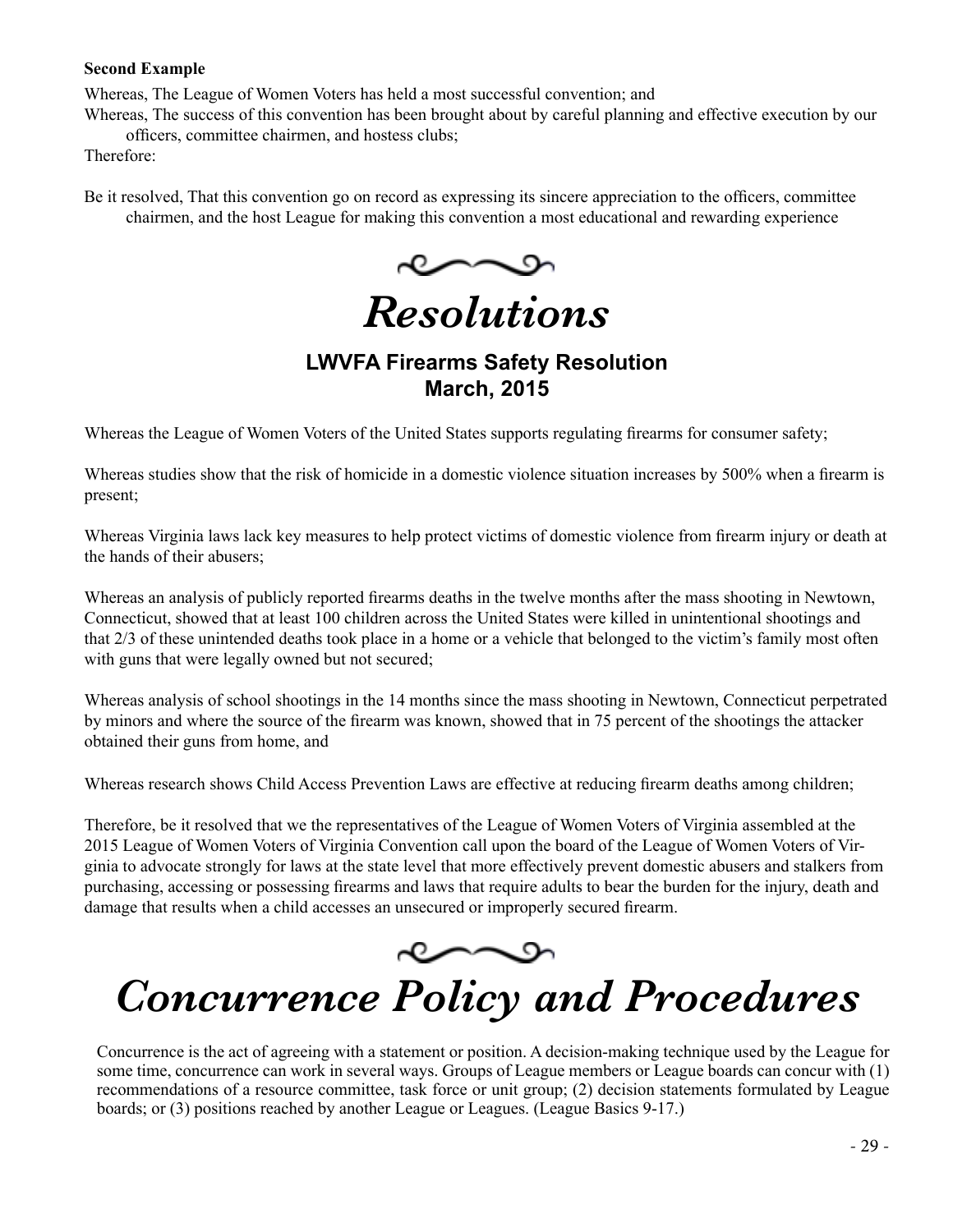# **Concurrence Process for Convention:**

- 1. A local League or MAL Unit that wishes to propose an item for concurrence on the floor of convention must begin by submitting its recommendation to the state board at least three months before convention, as part of the program-planning process.
- 2. Any League Board or LWV-VA study committee or task force that plans to propose the adoption or amendment of a state League position by concurrence on the floor of convention shall give notice to the state board of its intention to do so at least three months before convention.
- 3. Background information, including pros and cons and the rationale for using this method, must be submitted to the state board with the proposal.
- 4. A two-thirds vote is required to amend or adopt a state League position by concurrence on the floor of convention.

## **Concurrence Procedures:**

In order for concurrence to be considered at convention, the following steps must be taken:

- a. The item must be listed among either the recommended or non-recommended program items for the convention; i.e. it must have been proposed as part of the program planning process.
- b. The LWV-VA Board decides to either recommend or disapprove the item, using the criteria established for program adoption, and approves the wording of the concurrence statement.
- c. Background information, including pros and cons, and the rationale for using this method, must be sent out to local Leagues and MAL Units or to the general membership at least six weeks before convention.
- d. Only members of the League can approve or disapprove the concurrence statement, and the LWV-VA Board will determine whether concurrence has been reached, based on its evaluation of the reports from local Leagues and/or participating members.

Adopted 5/3/96, 6/99, 3/08, 4/11, 8/11, 7/12

# *Social Policy Position for Concurrence*

# **Removing Barriers to Employment Proposed by the League of Women Voters of the Fairfax Area**

Statement. The League of Women Voters of Virginia supports the removal of barriers to employment for persons with criminal records. This includes support of what are known colloquially as "Ban the Box" efforts.

What does this mean? Most employment applications, including those for local and state governments, ask the applicant to check a box or somehow state that he/she, either within a certain period of years back or at any time, has been arrested and/or pled guilty and/or was convicted of any criminal offense. This allows the prospective employer to immediately take this person out of consideration for employment, no matter the circumstances of the situation or how long ago the matter happened.

The question most of the "Ban the Box" proposals and ordinances in Virginia and other states and localities raise is: should they apply only to public-sector employment or should they include coverage of private employers as well? Our proposed wording will enable each League to make this decision based on its unique circumstances.

Background. Prior to this year's Virginia General Assembly gathering, at which relevant bills were introduced, some localities in Virginia had already considered and passed regulations that address this issue. Local governments in Arlington County, Alexandria, Newport News, Norfolk, Petersburg, Portsmouth and Richmond may

- 30 -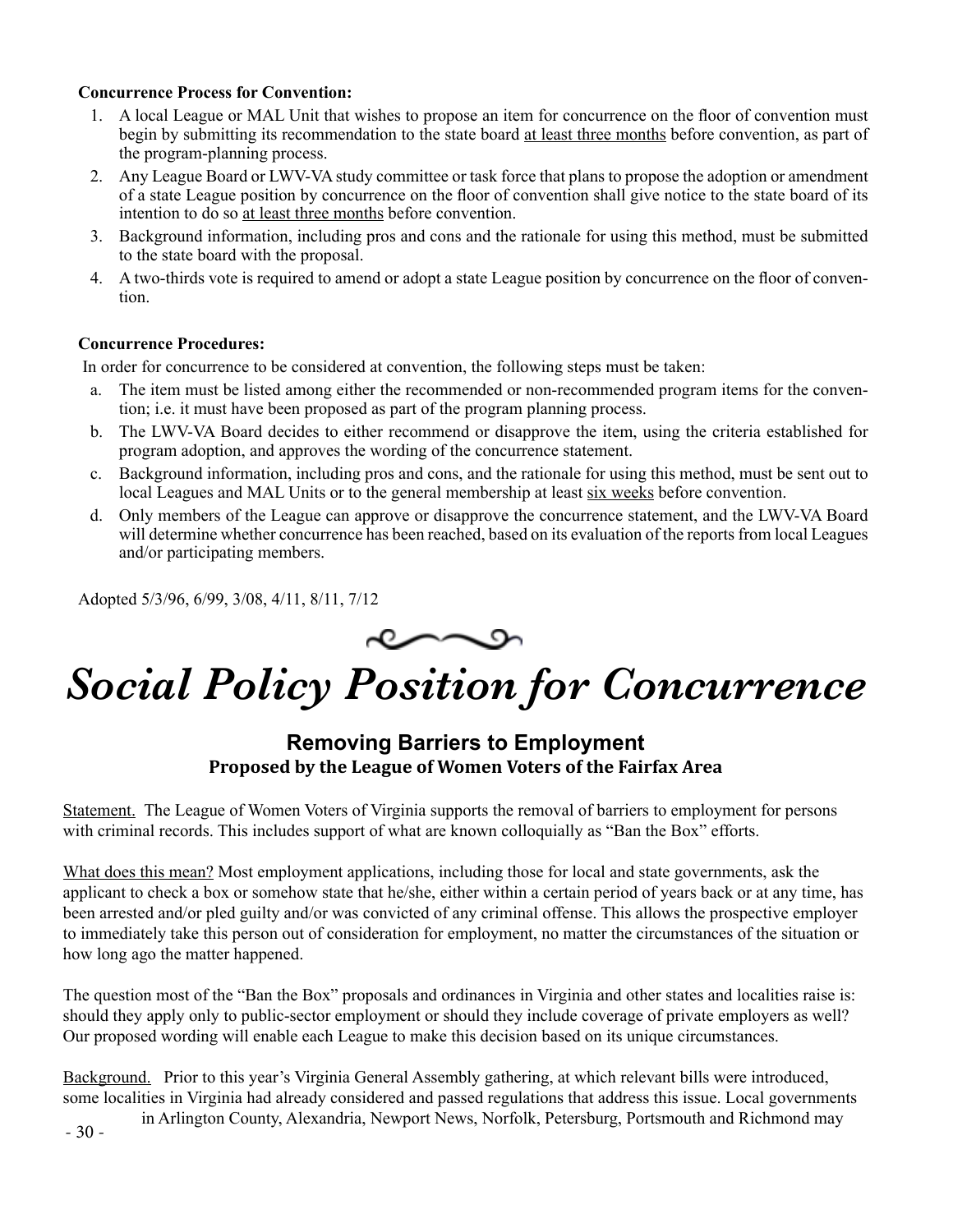not ask this question of job applicants except for positions that involve public safety. At this time Virginia state government regulates private employment.

This year companion bills were introduced into the House and Senate: SB 1017 by Sen. Rosalyn Dance (D-Petersburg) and Del. Betsy Carr (D-Richmond). Both bills would have prohibited state agencies from including on any employment application a question asking whether or not the prospective employee has ever been arrested or charged with, or convicted of, any crime, subject to certain exceptions. The prospective employee may not be asked if he (she) has ever been convicted of any crime unless the inquiry takes place after the prospective employee has received a conditional offer of employment, which offer may be withdrawn if the prospective employee has a conviction record that bears a rational relationship to the duties and responsibilities of the position. The prospective employee may not be asked if he (she) has ever been arrested or charged with a crime unless the inquiry takes place after the prospective employee has received a conditional offer of employment, which offer may be withdrawn if (i) the prospective employee's criminal arrest or charge results in the prospective employee's conviction of a crime and (ii) the crime of which he (she) was convicted bears a rational relationship to the duties and responsibilities of the position. The prohibition does not apply to applications for employment with law-enforcement agencies, fire departments, and emergency medical services agencies. The bills also authorized localities to prohibit such inquiries.

Neither bill passed, due mainly to concerns that were expressed by or on behalf of employers. However, both the Senate and House bills were carried over to the 2016 session so that some procedural issues which had been identified but not acted upon could be addressed by some changes in the wording.

Among those testifying in support of the bills were Carol Noggle of the Prince William LWV, speaking as an individual. She told the Delegates about what the Prince William Re-entry Council does to help felons just being released into the community when they need to find housing, transportation, workforce training, and a job. Also testifying in support were the Bridging the Gap in Virginia group, which is a non-profit organization that helps exoffenders, Virginia Organizing, and Social Action Linked Together (SALT).

According to an article in the Nov. 4, 2014, issue of the Washington Post, more than 60 local governments and 13 states, including Montgomery County, MD, and the District of Columbia, have passed such measures. Prince George's County was scheduled to consider something similar this winter. The article also said that many of the laws apply to private employers. It also states that about 65 million Americans, or one in four adults, have a criminal record, according to the National Employment Law Project. And, according to a Washington Post article from October 29, 2014, each year about 700,000 people return to their communities from prison, adding that their success in find employment is considered a key factor in preventing recidivism.

Other Leagues' Positions. Some Leagues in the United States have already gone on record as supporting these types of bills. They include the Illinois League, whose position is that "(T) he LWV-IL supports the removal of barriers to employment for persons with criminal records". That League also said that another name for these proposals is "The Best Candidate for the Job Act". Their proposed bill provides that an employer may not inquire into or require disclosure of a job applicant's criminal record or criminal history before the candidate has been notified that the candidate has been selected for a job interview or has been offered a conditional offer of employment. The DE League's President testified in support of a bill during the 2014 legislative session that would ban the question for public employers in that state. Among other things, she stated "(W)e support policies that provide opportunities for offenders to be able to function as responsible citizens and be integrated into the law-abiding community…(such a ban) is considered a best practice by the U.S. Equal Employment Opportunity Commission (EEOC)."

Pros and Cons of using concurrence to adopt this position:

PRO:

- $\triangleright$  The position could be adopted quickly to be in place by the next General Assembly session and by local Leagues to advocate for "Ban the Box" (and similar) efforts at the local level.
- $\triangleright$  The position could be adopted without requiring formation of a committee, preparation of a lengthy study and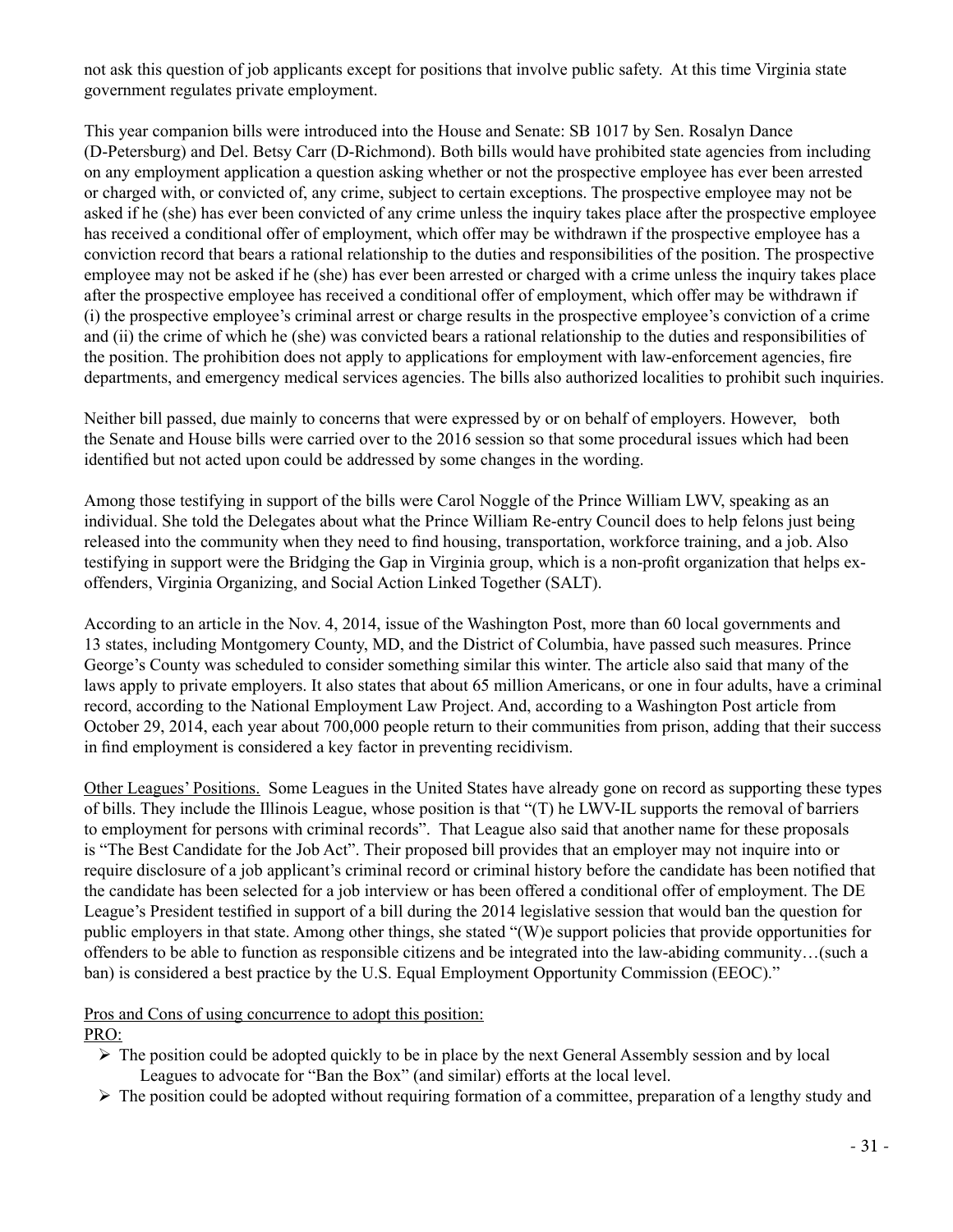consensus questions, and local League meetings on the topic.

 $\triangleright$  Because of the efforts of other Virginia organizations, many members are already familiar with this issue.

# CON:

- $\triangleright$  Some members may question the use of concurrence in arriving at positions.
- $\triangleright$  Some important aspects of the issue may be overlooked without more extensive study.

April 1, 2015



# *Speaker Information*

# *Peggy Appler, LWVUS Liaison*



Peggy Appler is presently serving a second term as a member of the Board of Directors of the League of Women Voters of the United States (LWVUS) and the Board of Trustees of the League of Women Voters Education Fund (LWVEF). She was re-elected in June 2012. She chairs the Convention and Council Committee, is a member of the Diversity, Education, and Governance/Bylaws Committees, and serves as Board Support for the Money In Politics Study Committee.

Peggy served two terms as vice president for Community Relations on the League of Women Voters South Carolina State Board (LWVSC). She coordinated conventions (2009 and 20011) and councils (2008 and 2010), developed and conducted training programs for local Leagues, developed and produced a *Presidents Manual*, conducted regional meetings with local League presidents, and coordinated the *Know Your State* publica-

tion. Peggy was President of the League of Women Voters of Miami-Dade County and also served on the League of Women of Florida State League.

A retired Organizational Development Trainer with over 20 years of extensive experience in governmental and business program development, implementation and evaluation, she developed and conducted training programs for public and private sectors.

# *Banquet - Greg Buppert*



Greg Buppert is a senior attorney with the Southern Environmental Law Center in Charlottesville. His practice is focused on the disposal of coal ash, the regulation of natural gas drilling, and interstate pipeline development in Virginia. Greg joined SELC in 2013 after working for Defenders of Wildlife in Washington, DC, and a private law firm in Nashville, Tennessee.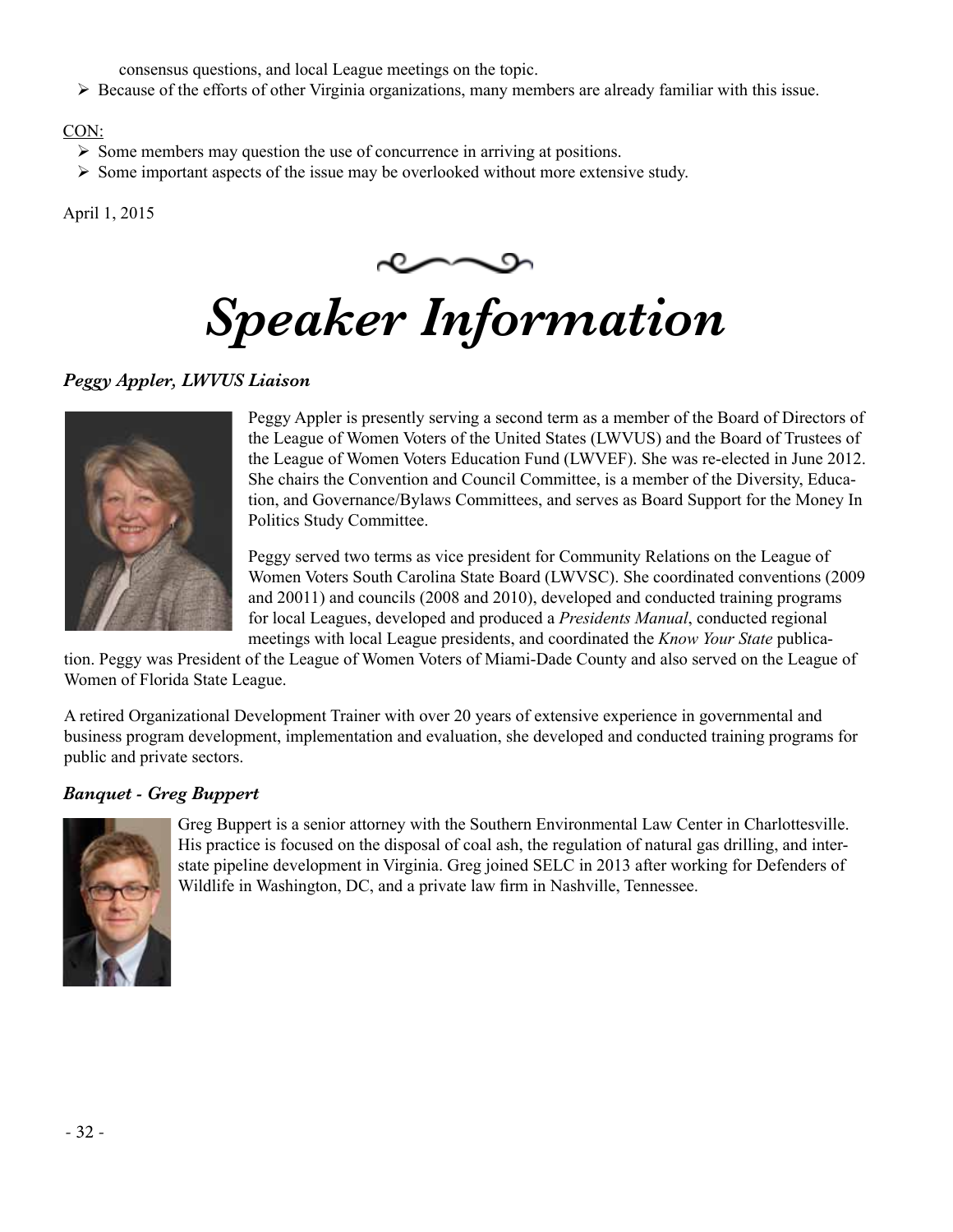# *Panel Chair - Kristin Goss*



Kristin Goss is president of the League of Women Voters of Arlington. She has served on the board for 11 years in a variety of roles, including program, voter services co-chair, and Bulletin editor. In her day job, Kristin is an associate professor of public policy and political science at Duke University (to which she commutes) and director of the Duke in DC semester-away program. Her research focuses on women's organizations, gun politics, philanthropy, and the civic engagement of everyday Americans.

# *Panelist - Ellen Buchman*



**Ellen Buchman i**s Vice-President for Field Operations for the Leadership Conference, "the nations premier civil and human rights coalition." The Leadership Conference on Civil and Human Rights Field Department (the field team) provides grassroots consultation, advocacy coordination, support, and assistance to national, state, and local organizations regarding field campaigns around important civil and human rights issues. The team is based in Washington, D.C., with a satellite office in Atlanta, Georgia.

Nationally, the field team convenes and provides field outreach and guidance to the coalition's more than 200 national civil and human rights organizations on a broad range of issues. With that focus, the field team provides field outreach and advocacy, and public education campaign

guidance, on a broad range of issues.

The Education Fund arm of the organization offers a tool kit for advocacy. "Our goal is to provide you with the basic structure and strategies needed to plan and carry out an effective grassroots public education or advocacy campaign."

# *Panelist - Nicholas Mueller*



*Panelist - TBA*

**Nick Mueller** is an attorney in northern Virginia who specializes in election law, including redistricting law. He is a graduate of Xavier University in Cincinnati, Ohio and the William & Mary School of Law in Williamsburg, Virginia. While at William and Mary he drew the winning map in the 2011 Virginia College and University Redistricting Competition. After law school, he served as a law fellow at the National Education Association and has since consulted with organizations advocating for redistricting reform.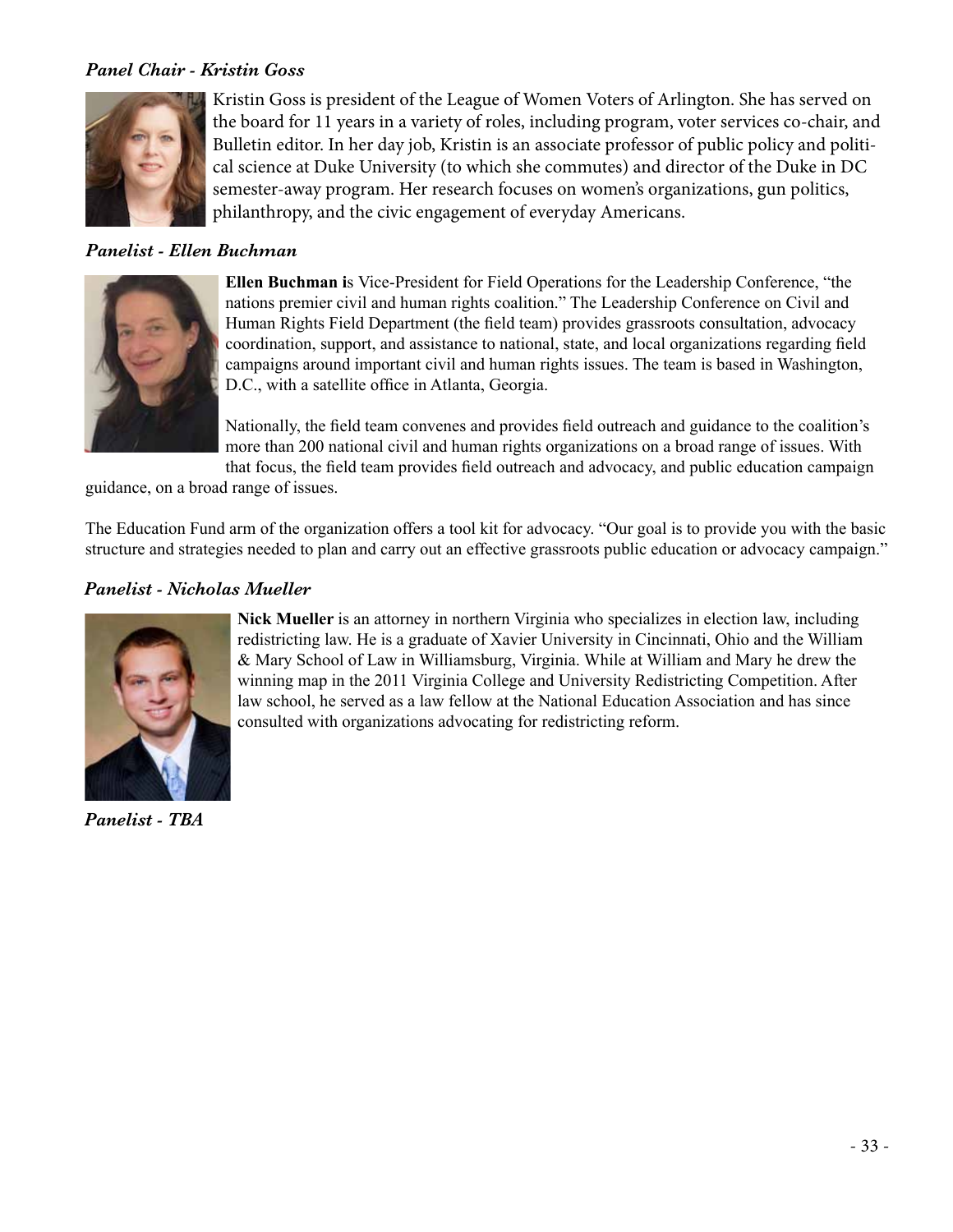*Appendix*

# **Uranium Mining**

# **Not Recommended Program 2015-2016**

LWV-VA Position Adopted July 2014 Environment Water Supply and Distribution Section Uranium Mining Position:

The League supports the moratorium on uranium mining. The Commonwealth must establish modern, enforceable, and proven effective best practices to protect the health and safety of workers, the public, and the environment before uranium mining, processing, and reclamation occurs. The Commonwealth must ensure that tangible economic benefits exist even if industry can develop modern best practices specific to the unique environment of Virginia. Further, if the Commonwealth adopts best practices approved by an independent assessment team such as the National Academy of Science (NAS) or other independent scientific organization, it must also provide the staff and funds needed by the Department of Mines, Minerals, and Energy, the Department of Environmental Quality, the Virginia Department of Health, and other state agencies to thoroughly monitor and regulate uranium mining.

According to the December 2012 NAS report "the waste from mining and milling if not adequately controlled may contaminate the local environment by seeping into water sources." Some high population centers would most likely be affected if contaminants were inadequately isolated. Further, because Virginia is at risk of hurricanes and intense rainfall, concern exists about the effectiveness of the uranium tailings repositories to prevent surface and groundwater contamination. Tourism and agriculture, important economic drivers for the Commonwealth, depend on clean water which could be compromised by uranium mining. (Position adopted in 2014)

#### **LWV-RMA Recommended Changes:**

- 1. Keep first sentence in first paragraph.
- 2. Delete remainder of first paragraph.
- 3. Keep second paragraph.

The League supports the moratorium on uranium mining. According to the December 2012 NAS report "the waste from mining and milling if not adequately controlled may contaminate the local environment by seeping into water sources." Some high population centers would most likely be affected if contaminants were inadequately isolated. Further, because Virginia is at risk of hurricanes and intense rainfall, concern exists about the effectiveness of the uranium tailings repositories to prevent surface and groundwater contamination. Tourism and agriculture, important economic drivers for the Commonwealth, depend on clean water which could be compromised by uranium mining.

#### **Rationale:**

- 1. There is no mining in Virginia for uranium at present, nor has there been in the past.
- 2. By wishing to set up best practices, the League would be doing what the mining company wishes. There are no best practices now. A long fight which included the environmental groups, citizen groups, and many local governments was won that defeated the plan to set up best practices.
- 3. The League should endeavor to be on the side of protecting the health and welfare of those who could be affected, should an accident occur. In this case, refraining from setting up any best practices or studies on economic benefits is the best course.